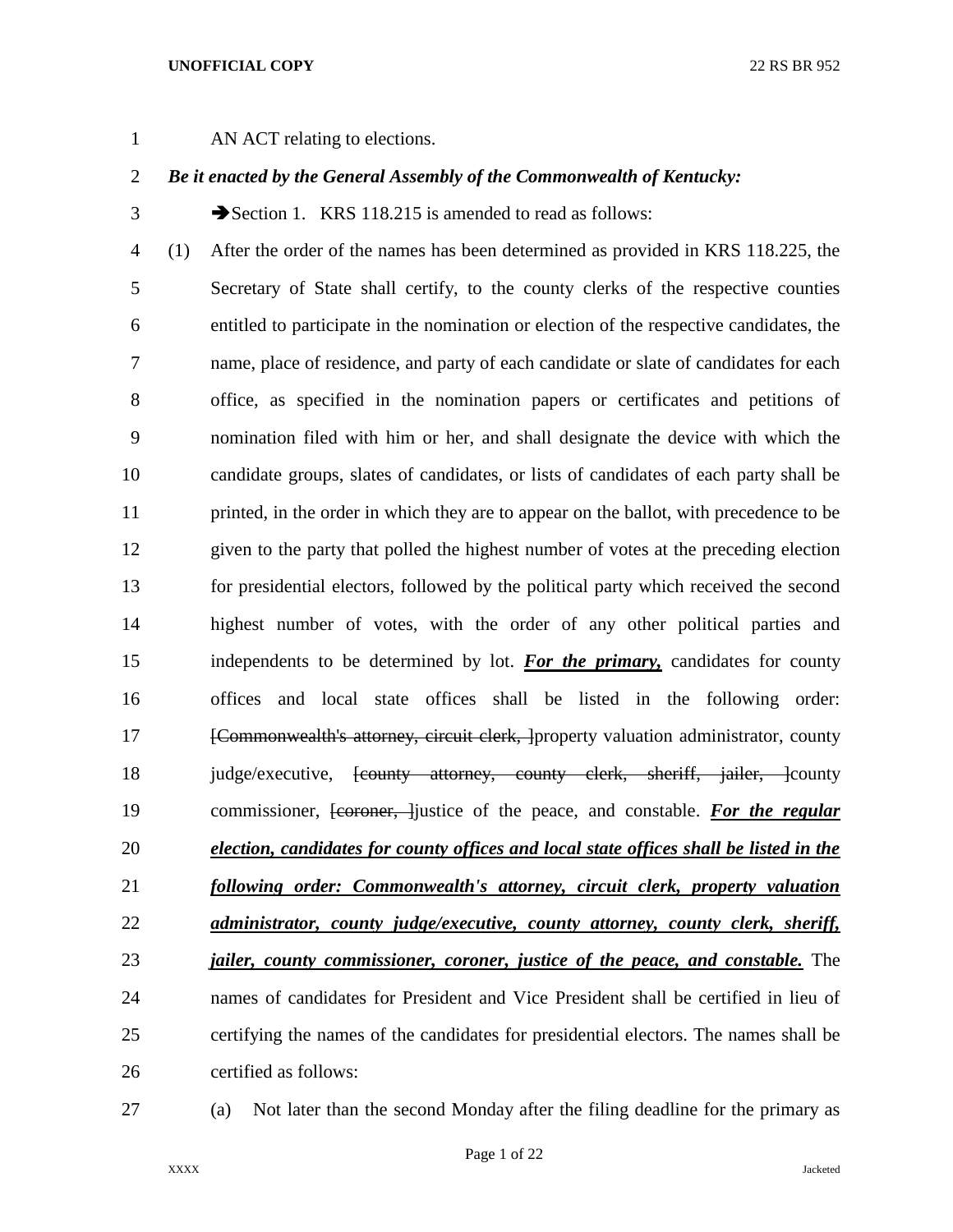established in KRS 83A.045, 118.165, and 118A.060;

- (b) Not later than the second Monday following the filing deadline for the regular election, except as provided in paragraph (c) of this subsection; and
- (c) Not later than the Monday after the Friday following the first Tuesday in September preceding a regular election, for those years in which there is an election for President and Vice President of the United States.

 (2) Except as otherwise provided in subsection (3) of this section, all independent candidates or slates of candidates whose nominating petitions are filed with the county clerk or the Secretary of State shall be listed under the title and device designated by them as provided in KRS 118.315, or if none is designated, under the word "independent," and shall be placed on the ballot in a separate column or columns or in a separate line or lines according to the office which they seek. The order in which independent candidates or slates of candidates shall appear on the 14 ballot shall be determined by lot by the county clerk. If the same device is selected by two (2) groups of petitioners, it shall be given to the first selecting it and the county clerk shall permit the other group to select a suitable device. This section shall not apply to candidates for municipal offices which come under subsection (3) of this section.

 (3) The ballots used at any election in which city officers are to be elected as provided in subsection (2) of this section shall contain the names of candidates for the city offices grouped according to the offices they seek, and the candidates shall be immediately arranged with and designated by the title of office they seek. The order in which the names of the candidates for each office are to be printed on the ballot shall be determined by lot. Each group of candidates for each separate office for which the candidates are to be elected shall be clearly separated from other groups on the ballot and spaced to avoid confusion on the part of the voter.

(4) The Secretary of State shall not knowingly certify to the county clerk of any county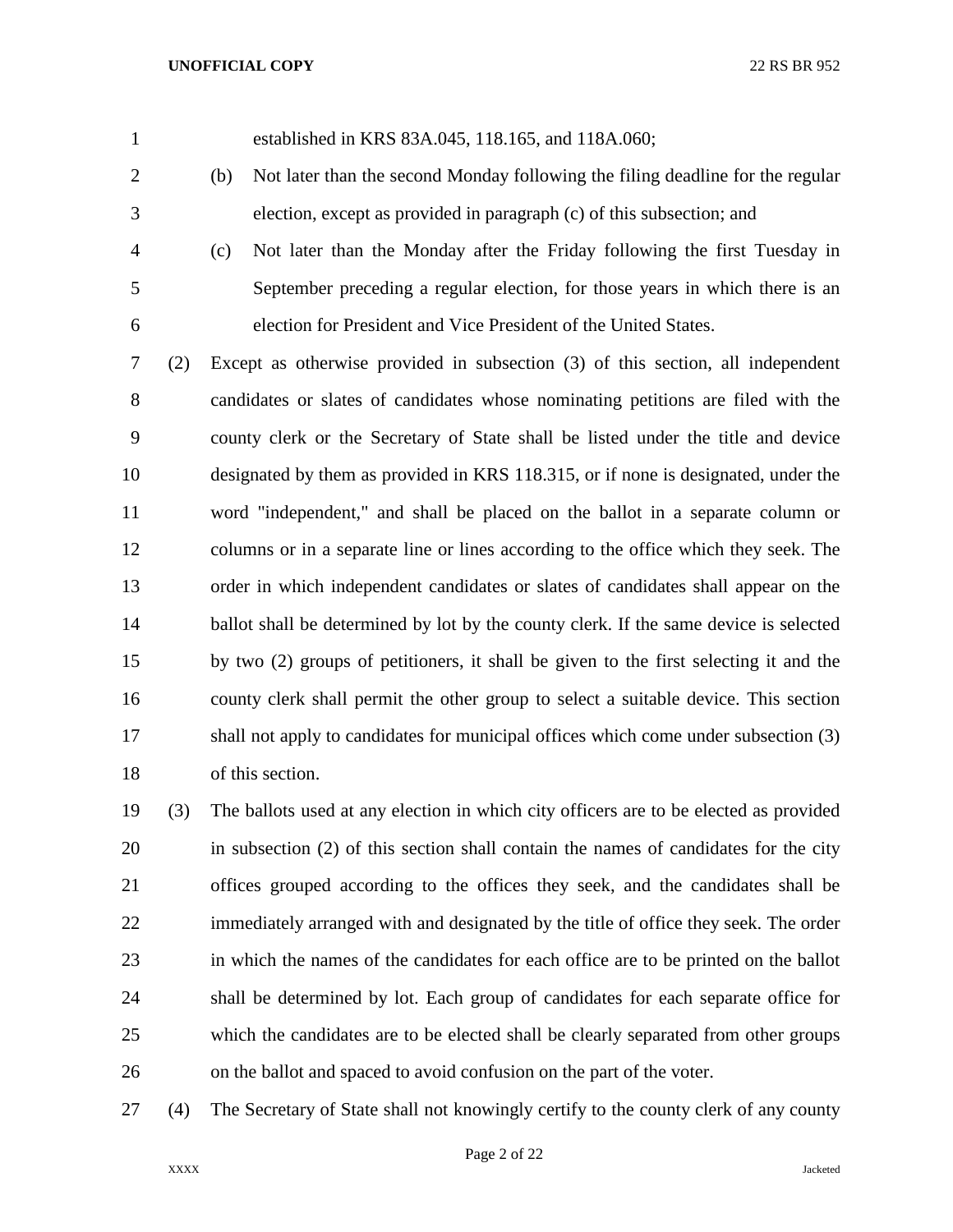the name of any candidate or slate of candidates who has not filed the required nomination papers, nor knowingly fail to certify the name of any candidate or slate of candidates who has filed the required nomination papers.

 (5) If the county clerk determines that the number of certified candidates or slates of candidates cannot be placed on a ballot which can be accommodated by the voting equipment currently in use by the county, he or she shall so notify the State Board of Elections not later than the last Tuesday in February preceding the primary or the 8 last Tuesday in August preceding the regular election. The State Board of Elections shall meet within five (5) days of the notice, review the ballot conditions, and determine whether supplemental paper ballots are necessary for the election. Upon approval of the State Board of Elections, supplemental paper ballots may be used for nonpartisan candidates or slates of candidates for an office or offices and public questions submitted for a yes or no vote. All candidates or slates of candidates for any particular office shall be placed either on the ballot or on the supplemental paper ballot. Supplemental paper ballots may also be used to conduct the voting, in 16 the instance of a small precinct as provided in KRS 117.066.

- (6) The ballot position of a candidate or slate of candidates shall not be changed after the ballot position has been designated by the county clerk.
- 19 SECTION 2. KRS CHAPTER 118C IS ESTABLISHED AND A NEW SECTION THEREOF IS CREATED TO READ AS FOLLOWS:
- *As used in this chapter, unless the context otherwise requires:*
- *(1) "Ballot" or "official ballot" means the official presentation of offices and*
- *candidates to be voted for, including write-in candidates, and all public questions*
- *submitted for determination, and shall include a voting machine ballot, a paper*
- *ballot, an absentee ballot, or a supplemental paper ballot which has been*
- *authorized for the use of the voters in any primary, regular election, or special*
- *election by the Secretary of State or the county clerk;*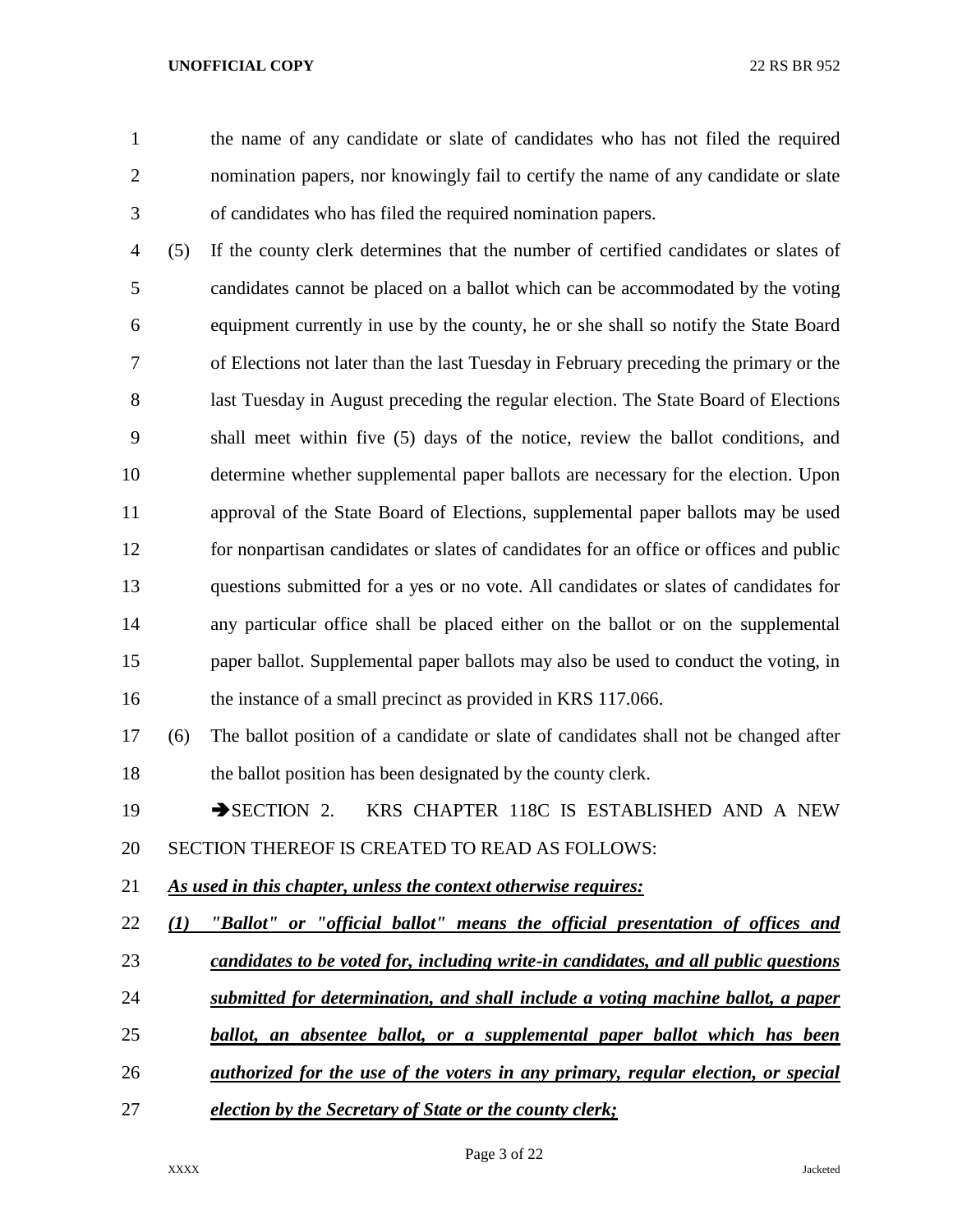| $\mathbf{1}$ | "Election" refers only to elections for nonpartisan offices;<br>(2)                 |
|--------------|-------------------------------------------------------------------------------------|
| 2            | "Nonpartisan offices" means the offices of Commonwealth's attorney, circuit<br>(3)  |
| 3            | <u>clerk, county attorney, county clerk, sheriff, jailer, and coroner;</u>          |
| 4            | "Voting equipment" means any physical component of a voting system and<br>(4)       |
| 5            | includes voting machines where voting machines are in operation;                    |
| 6            | (5)<br>"Voting machine" or "machine" means a part of a voting system that consists  |
| 7            | <u>of:</u>                                                                          |
| 8            | A direct recording electronic voting machine that:<br>(a)                           |
| 9            | Records votes by means of a ballot display provided with mechanical<br>1.           |
| 10           | <u>or electro-operated components that may be actuated by the voter;</u>            |
| 11           | 2.<br>Processes the data by means of a computer program;                            |
| 12           | 3.<br>Records voting data and ballot images in internal and external                |
| 13           | <u>memory components; and</u>                                                       |
| 14           | Produces a tabulation of the voting data stored in a removable<br>4.                |
| 15           | <u>memory component and on a printed copy; or</u>                                   |
| 16           | (b)<br><b>One (1) or more electronic devices that operate independently or as a</b> |
| 17           | combination of a ballot marking device and an electronic or automatic vote          |
| 18           | tabulating device; and                                                              |
| 19           | "Voting system" means:<br>(6)                                                       |
| 20           | The total combination of physical, mechanical, electromechanical, or<br>(a)         |
| 21           | electronic equipment, including the software, hardware, firmware, and               |
| 22           | documentation required to program, control, and support that equipment,             |
| 23           | <u>that is used to:</u>                                                             |
| 24           | Define ballots;<br>1.                                                               |
| 25           | 2.<br><b>Cast and count votes;</b>                                                  |
| 26           | 3.<br><b>Report or display election results; and</b>                                |
| 27           | Maintain and produce any audit trail information; and<br>4.                         |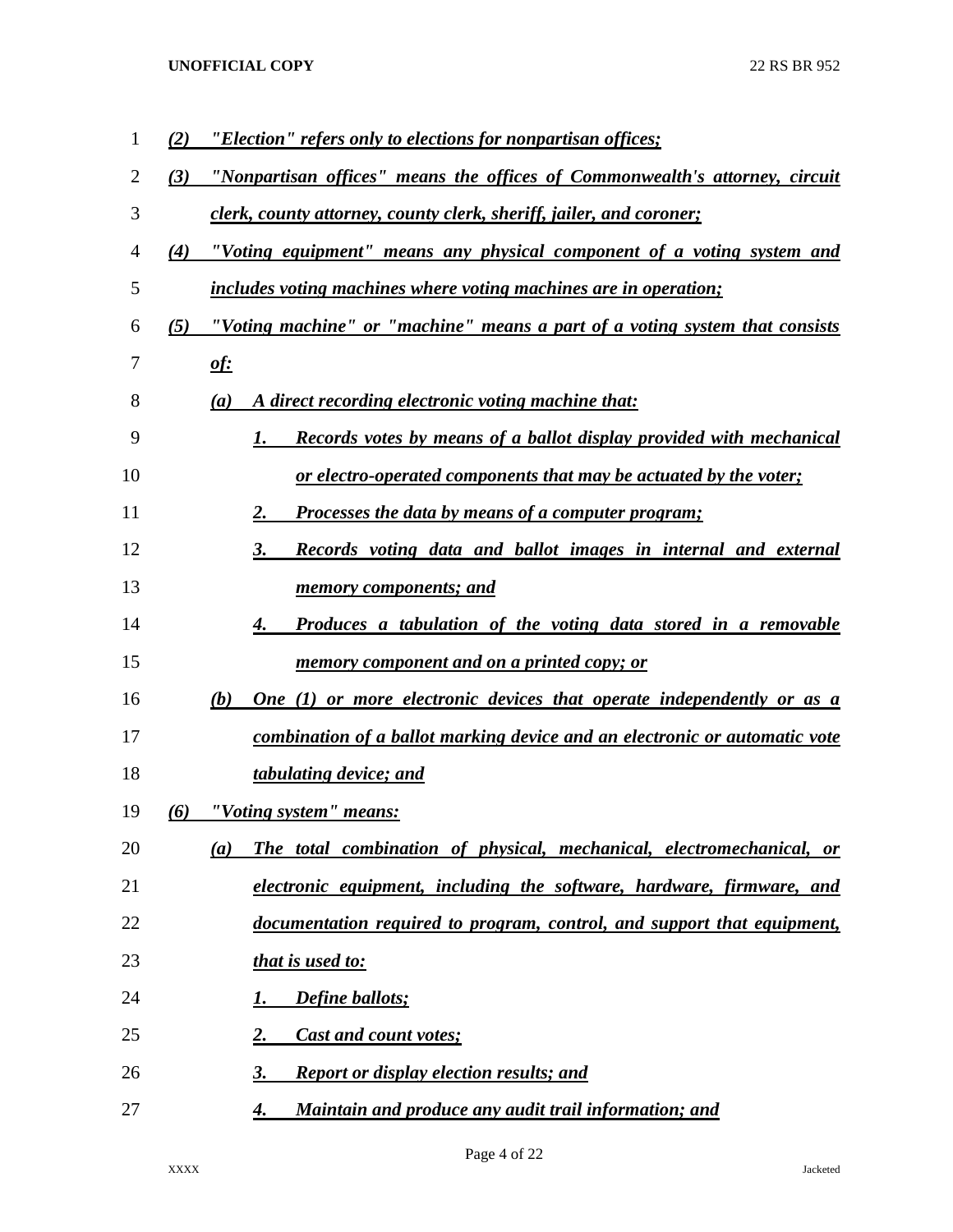| 1              | (b)<br><b>The practices and associated documentation used to:</b>                               |
|----------------|-------------------------------------------------------------------------------------------------|
| $\overline{2}$ | <b>Identify system components and versions of those components;</b><br>1.                       |
| 3              | 2.<br><b>Test the system during its development and maintenance;</b>                            |
| 4              | <b>Maintain records of system errors and defects;</b><br>3.                                     |
| 5              | Determine specific system changes to be made to a system after the<br>4.                        |
| 6              | initial qualification of the system; and                                                        |
| 7              | Make available any materials to the voter, such as notices,<br>5.                               |
| 8              | <i>instructions, forms, or paper ballots.</i>                                                   |
| 9              | All other provisions of the election laws not inconsistent with this chapter shall be           |
| 10             | <i>applicable thereto.</i>                                                                      |
| 11             | SECTION 3. A NEW SECTION OF KRS CHAPTER 118C IS CREATED TO                                      |
| 12             | <b>READ AS FOLLOWS:</b>                                                                         |
| 13             | For the purposes of Sections 2 to 11 of this Act, candidates for the office of                  |
| 14             | <b>Commonwealth's attorney in multi-county circuits shall file a petition for nomination</b>    |
| 15             | with the Secretary of State. Candidates for the offices of Commonwealth's attorney in           |
| 16             | single-county circuits, circuit clerk, county attorney, county clerk, sheriff, jailer, or       |
| 17             | coroner shall file a petition for nomination with the county clerk.                             |
| 18             | SECTION 4. A NEW SECTION OF KRS CHAPTER 118C IS CREATED TO                                      |
| 19             | <b>READ AS FOLLOWS:</b>                                                                         |
| 20             | Except as provided in Section 6 of this Act, no person's name shall appear on a<br>$\mathbf{U}$ |
| 21             | ballot for the offices of Commonwealth's attorney, circuit clerk, county attorney,              |
| 22             | county clerk, sheriff, jailer, or coroner without first obtaining a nonpartisan                 |
| 23             | nomination as provided in this section.                                                         |
| 24             | Each candidate for nomination shall file a petition for nomination with the<br>(2)              |
| 25             | Secretary of State or county clerk not earlier than the first Wednesday after the               |
| 26             | first Monday in November of the year preceding the year in which the office will                |
| 27             | appear on the ballot and not later than the first Friday following the first Monday             |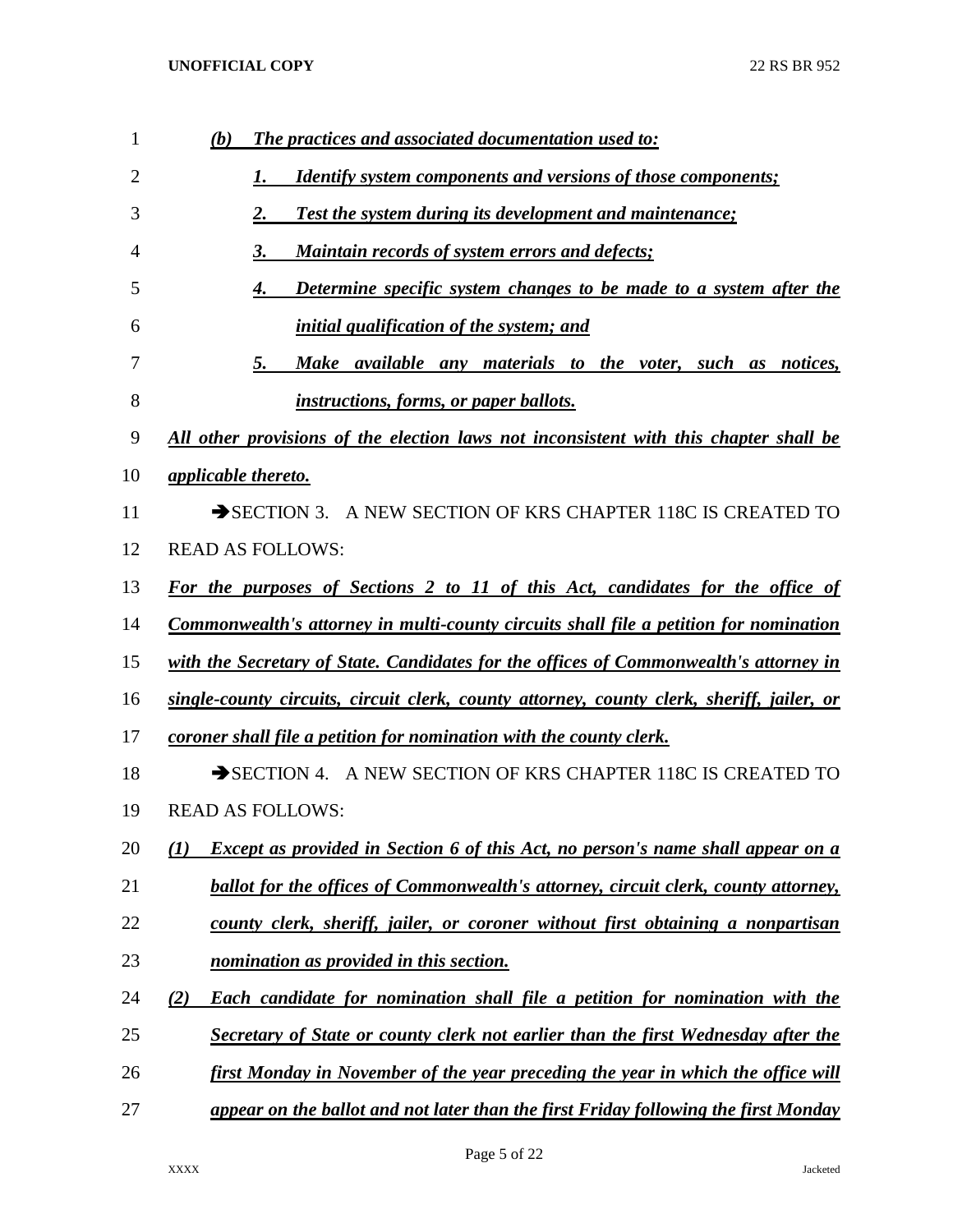| 1  |                         | in January preceding the day fixed by law for holding a primary in accordance         |
|----|-------------------------|---------------------------------------------------------------------------------------|
| 2  |                         | with KRS Chapter 118. The petition shall be sworn to before an officer                |
| 3  |                         | authorized to administer an oath by the candidate and by not less than two $(2)$      |
| 4  |                         | registered voters from the county or district from which he or she seeks              |
| 5  |                         | nomination. Signatures for nomination papers shall not be affixed on the              |
| 6  |                         | document to be filed prior to the first Wednesday after the first Monday in           |
| 7  |                         | November of the year preceding the year in which the office will appear on the        |
| 8  |                         | ballot. The petition shall be filed no later than 4 p.m. local time at the place of   |
| 9  |                         | filing when filed on the last date on which the papers are permitted to be filed.     |
| 10 | (3)                     | The petition for nomination shall be in the form prescribed by the State Board of     |
| 11 |                         | Elections. The petition shall include a declaration sworn to by the candidate, that   |
| 12 |                         | he or she possesses all the constitutional and statutory requirements of the office   |
| 13 |                         | for which the candidate has filed. Titles, ranks, or spurious phrases shall not be    |
| 14 |                         | accepted on the petition and shall not be printed on the ballots as part of the       |
| 15 |                         | candidate's name; however, nicknames, initials, and contractions of given names       |
| 16 |                         | may be acceptable as the candidate's name.                                            |
| 17 | (4)<br>$\left(a\right)$ | The Secretary of State or county clerk shall examine the petition of each             |
| 18 |                         | candidate to determine whether it is regular on its face. If there is an error,       |
| 19 |                         | the Secretary of State or county clerk shall notify the candidate by certified        |
| 20 |                         | mail within twenty-four (24) hours of filing. The order of names on the               |
| 21 |                         | <b>ballot shall be determined by lot at a public drawing to be held in the office</b> |
| 22 |                         | of the Secretary of State or the county clerk's office at 2 p.m., standard time,      |
| 23 |                         | on the Thursday following the filing deadline for the primary in accordance           |
| 24 |                         | with KRS Chapter 118.                                                                 |
| 25 | (b)                     | For the office of Commonwealth's attorney in multi-county circuits, not               |
| 26 |                         | later than the date set forth in KRS $118.215(1)(a)$ preceding the primary,           |
| 27 |                         | and after the order of names on the ballot has been determined as required            |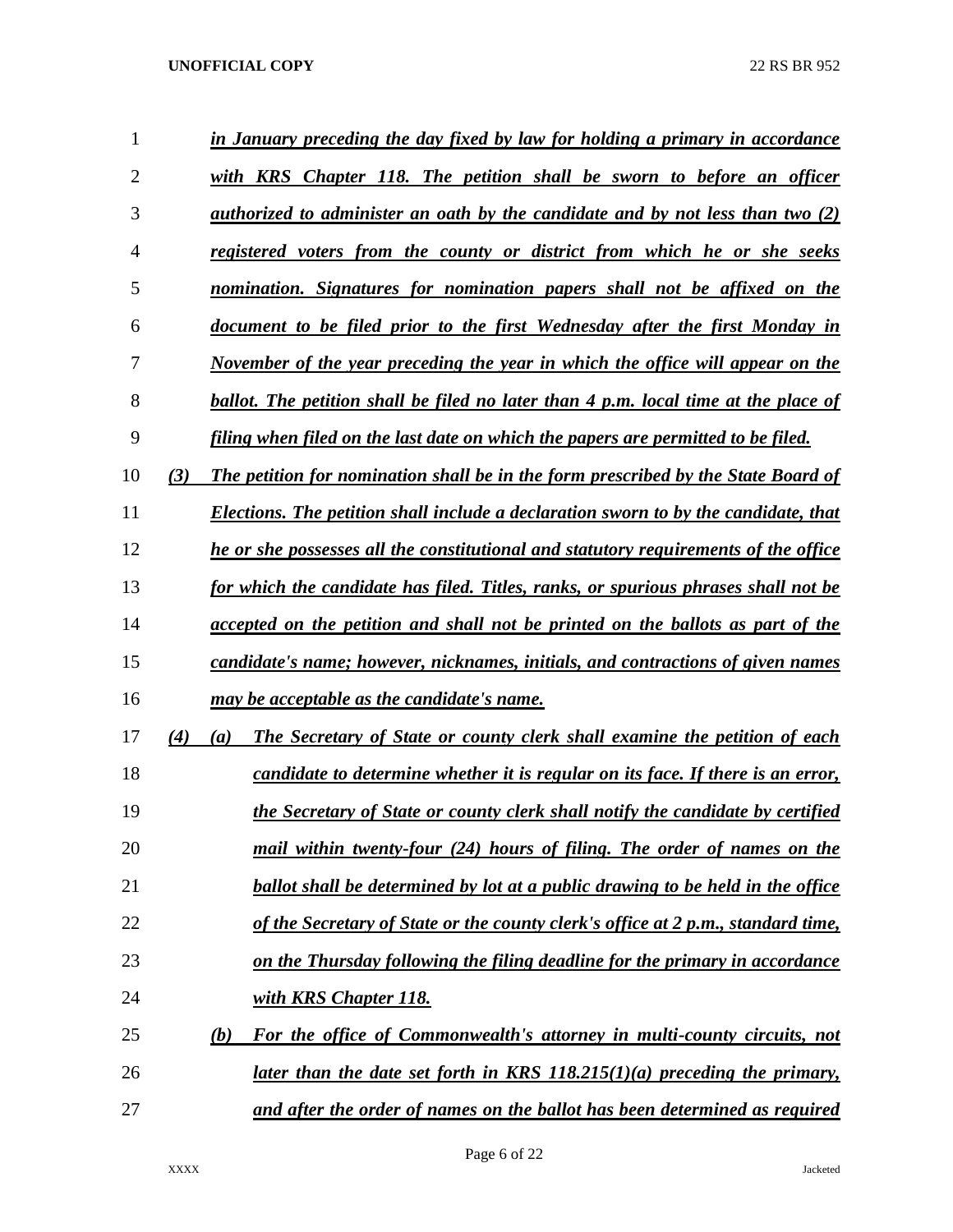| $\mathbf{1}$   | <u>in paragraph (a) of this subsection, the Secretary of State shall:</u>                       |
|----------------|-------------------------------------------------------------------------------------------------|
| $\overline{2}$ | <b>Certify to the county clerks of the respective counties entitled to</b><br>1.                |
| 3              | participate in the election of the various candidates, the name and                             |
| 4              | place of residence of each candidate for each office, by county or                              |
| 5              | district, as specified in the petitions for nomination filed with him or                        |
| 6              | <u>her; and</u>                                                                                 |
| 7              | 2.<br><b>Designate for the county clerks the order in which the names of</b>                    |
| 8              | candidates shall be printed and the order in which they are to appear                           |
| 9              | <u>on the ballot.</u>                                                                           |
| 10             | The ballot position of a candidate shall not be changed after the ballot position<br>(5)        |
| 11             | <b>has been designated by the Secretary of State or county clerk.</b>                           |
| 12             | (6)<br><b>The county clerks of each county shall cause to be printed on the ballots for the</b> |
| 13             | primary the names of the candidates for nonpartisan offices.                                    |
| 14             | (7)<br>The names of the candidates shall be placed on the ballots in a separate column          |
| 15             | <u>or columns or in a separate line or lines and identified by the words</u>                    |
| 16             | "Nonpartisan Offices." The words "Vote for one" shall be printed on the ballot                  |
| 17             | in an appropriate location and the offices and the candidates shall be clearly                  |
| 18             | <u>labeled. No party designation or emblem of any kind, nor any sign indicating any</u>         |
| 19             | candidate's political belief or party affiliation, shall be used on the ballots.                |
| 20             | (8)<br>The two (2) candidates receiving the highest number of votes for nomination for          |
| 21             | each of the nonpartisan offices shall be nominated. Certificates of nomination                  |
| 22             | shall be issued as provided in Section 10 of this Act.                                          |
| 23             | If it appears after expiration of the time for filing petitions for nomination that<br>(9)      |
| 24             | there are not more than two (2) candidates who have filed the necessary petitions               |
| 25             | for a place on the ballot in the regular election, no drawing for ballot position               |
| 26             | shall be held and the Secretary of State or county clerk shall immediately issue                |
| 27             | and file in the Secretary's office certificates of nomination, and send copies to the           |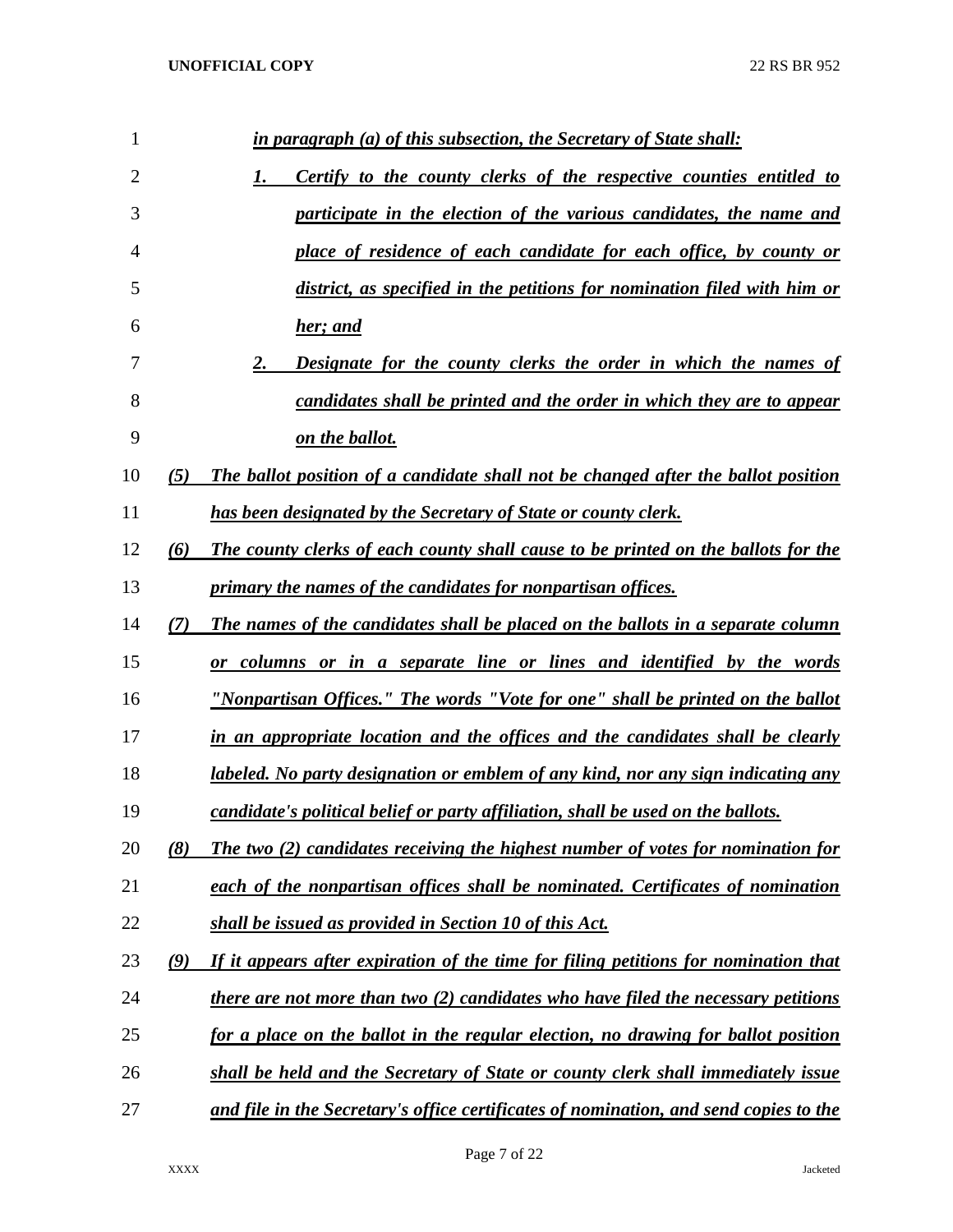| 1  | candidates.                                                                              |
|----|------------------------------------------------------------------------------------------|
| 2  | SECTION 5. A NEW SECTION OF KRS CHAPTER 118C IS CREATED TO                               |
| 3  | <b>READ AS FOLLOWS:</b>                                                                  |
| 4  | For the regular election, the order of names on the ballot for nonpartisan<br>(I)<br>(a) |
| 5  | offices shall be determined by lot at a public drawing to be held in the office          |
| 6  | of the Secretary of State or county clerk at 2 p.m., standard time, on the               |
| 7  | <u>Thursday following the first Tuesday after the first Monday in June</u>               |
| 8  | preceding the regular election, except as provided in subsection (6) of                  |
| 9  | <b>Section 6 of this Act.</b>                                                            |
| 10 | For the office of Commonwealth's attorney in multi-county circuits, not<br>(b)           |
| 11 | <u>later than the date set forth in KRS 118.215(1)(b) after the filing deadline</u>      |
| 12 | for the regular election in a year in which there is no election for President           |
| 13 | <u>and Vice President of the United States, or not later than the date set forth</u>     |
| 14 | in KRS $118.215(1)(c)$ preceding a regular election in a year in which there             |
| 15 | is an election for President and Vice President of the United States, and                |
| 16 | after the order of names on the ballot has been determined as required in                |
| 17 | <u>subsection <math>(1)(a)</math> of this section, the Secretary of State shall:</u>     |
| 18 | Certify to the county clerks of the respective counties entitled to                      |
| 19 | participate in the election of the various candidates the name of each                   |
| 20 | candidate for the nonpartisan offices; and                                               |
| 21 | Designate for the county clerks the order in which the names of<br><u>2.</u>             |
| 22 | candidates shall be printed and the order in which they are to appear                    |
| 23 | on the ballot.                                                                           |
| 24 | The ballot position of a candidate shall not be changed after the ballot position<br>(2) |
| 25 | has been designated by the Secretary of State or county clerk. The county clerks         |
| 26 | of each county shall cause to be printed on the ballots for the regular elections        |
| 27 | the names of the candidates for the nonpartisan offices.                                 |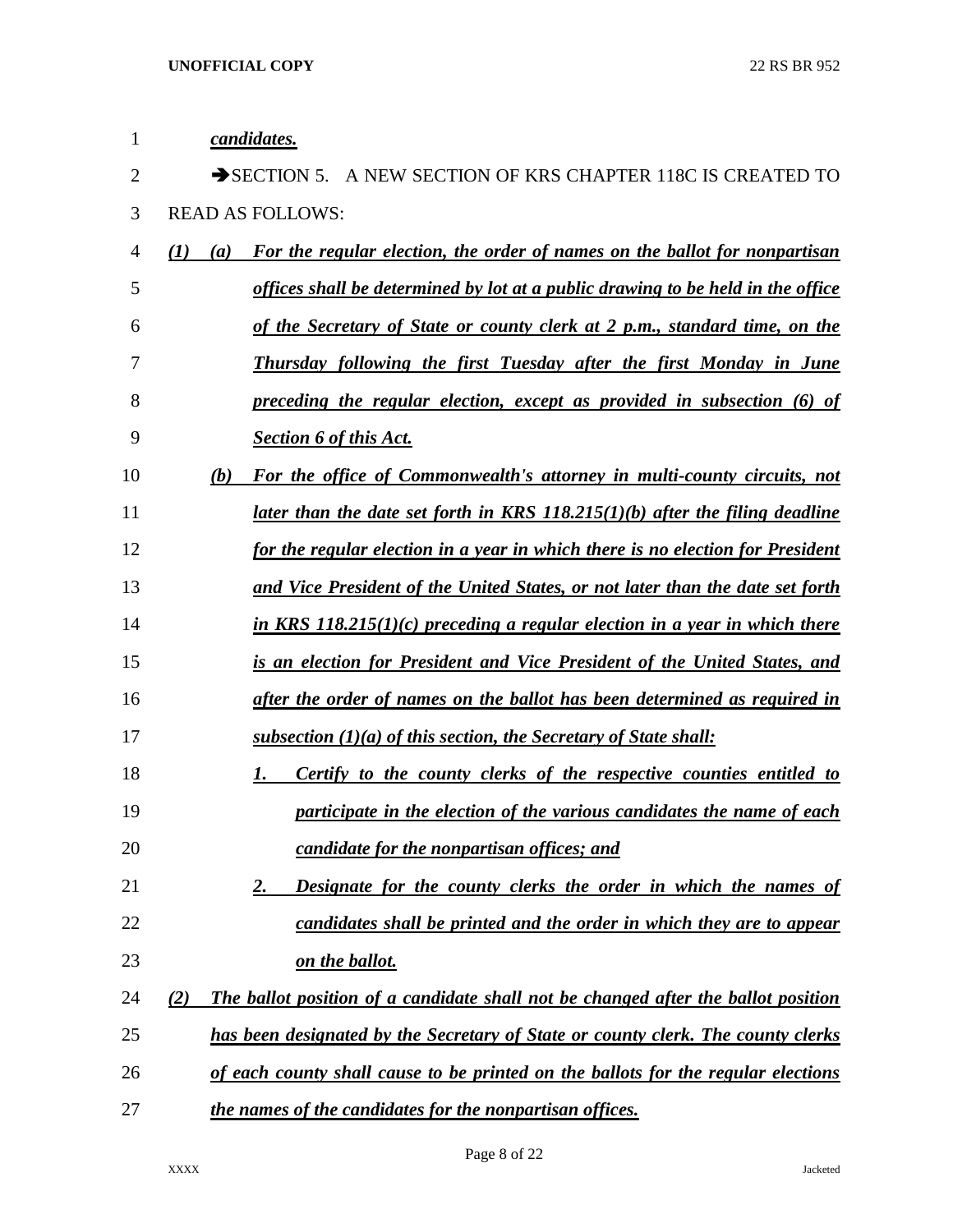| 1              | The names of the candidates shall be placed on the ballots in a separate column<br>(3)      |
|----------------|---------------------------------------------------------------------------------------------|
| $\overline{2}$ | or columns or in a separate line or lines and identified by the words                       |
| 3              | "Nonpartisan Offices," and in such a manner that the casting of a vote for all of           |
| 4              | the candidates of a political party will not operate to cast a vote for nonpartisan         |
| 5              | candidates. The words "Vote for one" shall be printed on the ballot in                      |
| 6              | appropriate locations. No party designation or emblem of any kind, nor any sign             |
| 7              | indicating any candidate's political belief or party affiliation, shall be used on          |
| 8              | any ballot.                                                                                 |
| 9              | The candidate receiving the highest number of votes cast at the regular election<br>(4)     |
| 10             | for nonpartisan offices shall be elected.                                                   |
| 11             | SECTION 6. A NEW SECTION OF KRS CHAPTER 118C IS CREATED TO                                  |
| 12             | <b>READ AS FOLLOWS:</b>                                                                     |
| 13             | (1)<br><u>Candidates for an unexpired term of any nonpartisan offices to be filled at a</u> |
| 14             | regular election shall be nominated at the primary next preceding the regular               |
| 15             | election in the manner prescribed in Section 4 of this Act if the vacancy occurs            |
| 16             | not later than the second Friday in December preceding the primary. If the                  |
| 17             | vacancy occurs on or after that date, the election to fill the unexpired term shall         |
| 18             | be held in accordance with the procedures described in this section and Section             |
| 19             | 152 of the Constitution of Kentucky.                                                        |
| 20             | If in a regular election for nonpartisan offices no candidates nominated as<br>(2)          |
| 21             | provided in Section 4 of this Act are available due to death, incapacity, or                |
| 22             | withdrawal, the election to fill the regular term shall be conducted in the manner          |
| 23             | prescribed in subsections $(3)$ to $(10)$ of this section.                                  |
| 24             | If the vacancy occurs prior to the first Tuesday following the first Monday in<br>(3)       |
| 25             | <b>June, each candidate shall file a petition for nomination with the Secretary of</b>      |
| 26             | State or county clerk not earlier than the first Wednesday after the first Monday           |
| 27             | in November of the year preceding the year in which the election for the                    |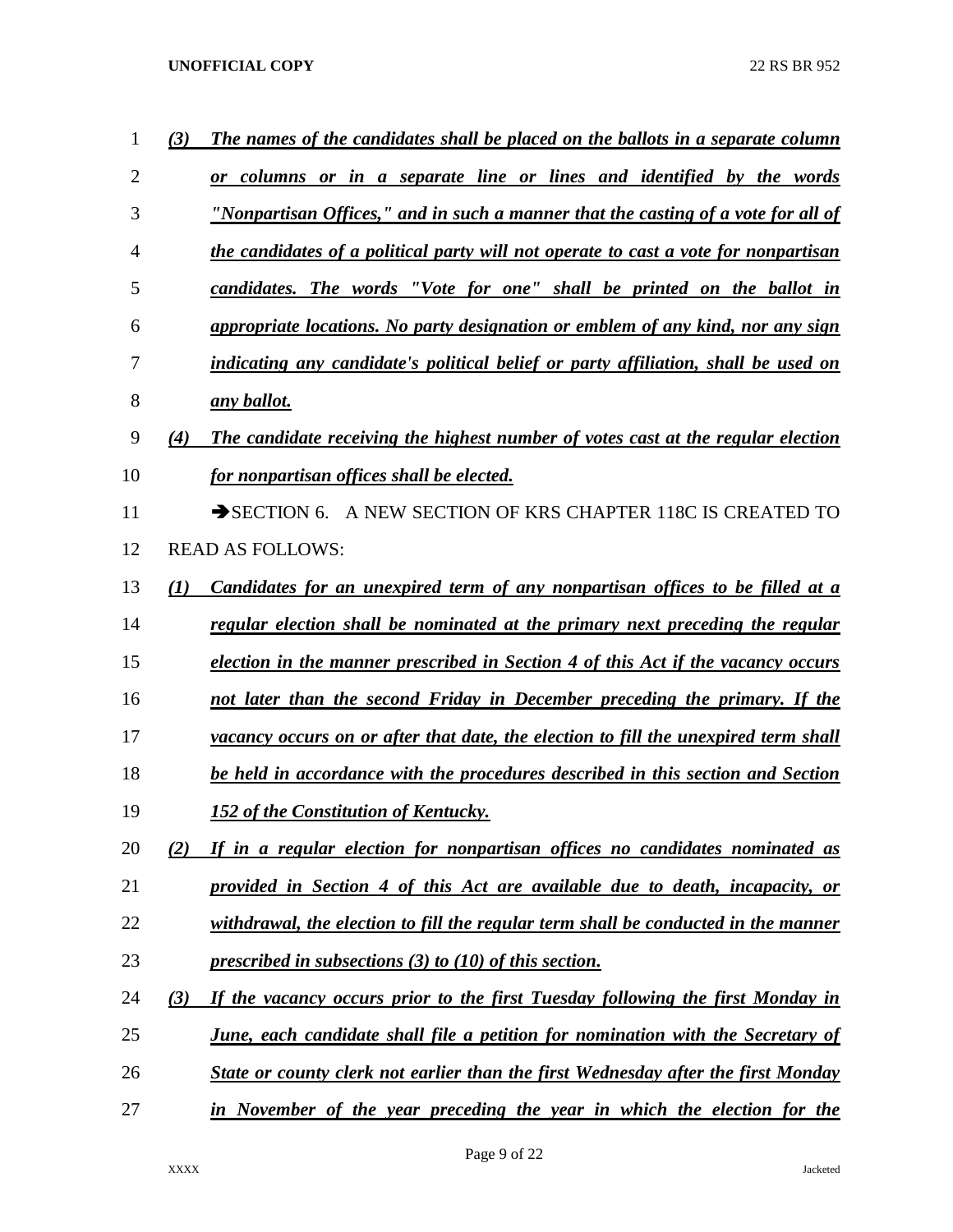| 1              |     | unexpired term will be held and not later than the first Tuesday after the first     |
|----------------|-----|--------------------------------------------------------------------------------------|
| $\overline{2}$ |     | Monday in June preceding the day fixed by law for holding the regular election       |
| 3              |     | for the unexpired term. If the vacancy occurs after the first Tuesday following the  |
| $\overline{4}$ |     | first Monday in June, each candidate shall file a petition for nomination with the   |
| 5              |     | Secretary of State or county clerk not later than the second Tuesday in August       |
| 6              |     | preceding the day fixed by law for holding the regular election for the unexpired    |
| 7              |     | term. The petition shall be sworn to by the candidate and by not less than two $(2)$ |
| 8              |     | registered voters from the county or district from which he or she seeks             |
| 9              |     | nomination, before an officer authorized to administer an oath. Signatures for       |
| 10             |     | nomination papers shall not be affixed on the document to be filed prior to the      |
| 11             |     | first Wednesday after the first Monday in November of the year preceding the         |
| 12             |     | year in which the office will appear on the ballot. The petition shall be filed no   |
| 13             |     | later than 4 p.m. local time at the place of filing when filed on the last date on   |
| 14             |     | which the papers are permitted to be filed.                                          |
| 15             | (4) | The petition for nomination shall be in the form prescribed by the State Board of    |
| 16             |     | Elections. The petition shall include a declaration sworn to by the candidate, that  |
| 17             |     | he or she possesses all the constitutional and statutory requirements of the office  |
| 18             |     | for which the candidate has filed. Titles, ranks, or spurious phrases shall not be   |
| 19             |     | accepted on the petition and shall not be printed on the ballots as part of the      |
| 20             |     | candidate's name; however, nicknames, initials, and contractions of given names      |
| 21             |     | may be acceptable as the candidate's name.                                           |
| 22             | (5) | The Secretary of State or county clerk shall examine the petition of each            |
| 23             |     | candidate to determine whether it is regular on its face. If there is an error, the  |
| 24             |     | Secretary of State or county clerk shall notify the candidate by certified mail      |
| 25             |     | within twenty-four $(24)$ hours of filing.                                           |
| 26             | (6) | The order of names on the ballot for nonpartisan offices shall be<br>(a)             |
| 27             |     | determined by lot at a public drawing to be held in the office of the                |

Page 10 of 22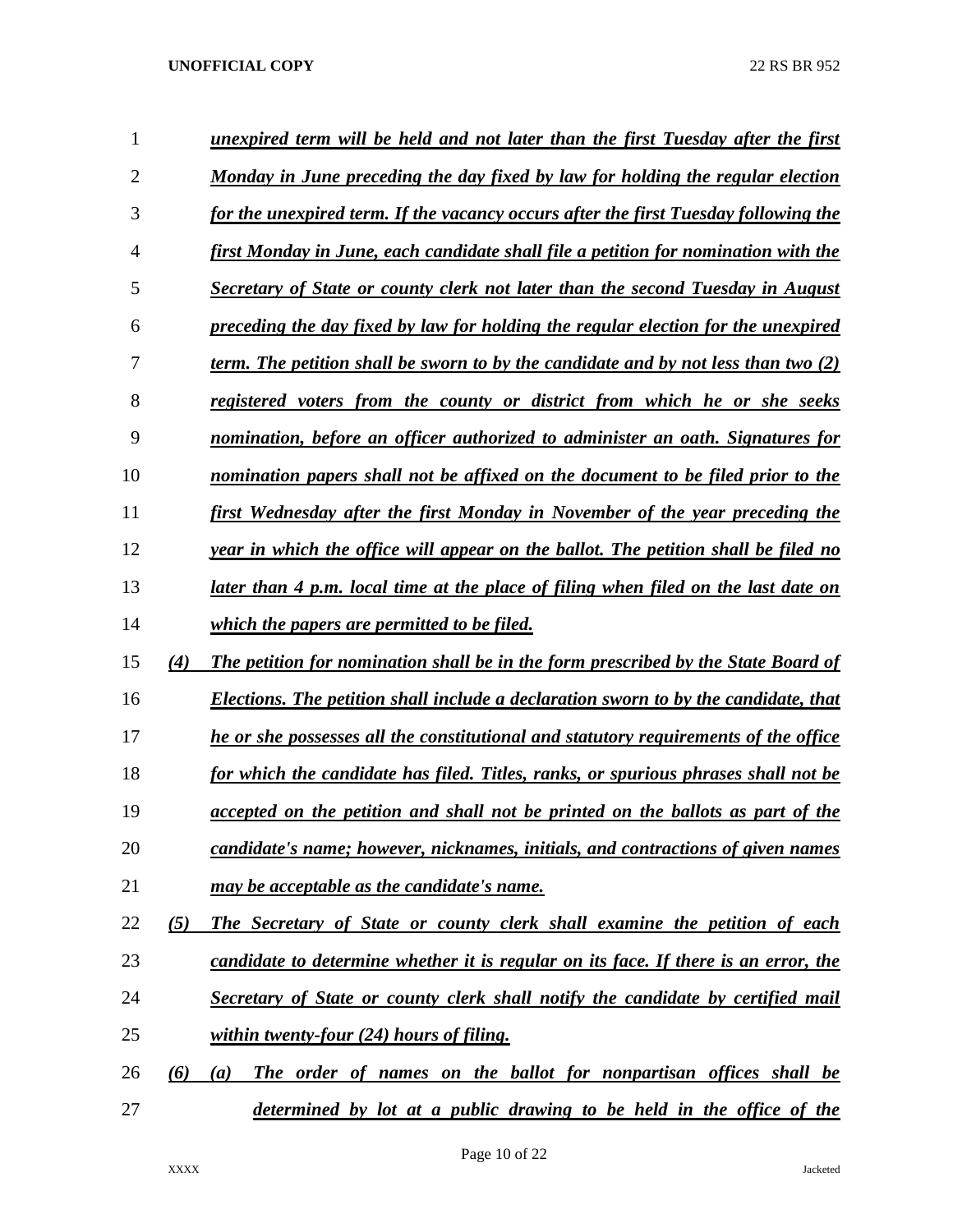| 1              | Secretary of State or county clerk at 2 p.m., standard time, on the Thursday                    |  |
|----------------|-------------------------------------------------------------------------------------------------|--|
| $\overline{2}$ | following the first Tuesday after the first Monday in June preceding the                        |  |
| 3              | regular election for those petitions for nomination required to be filed no                     |  |
| 4              | later than the first Tuesday following the first Monday in June. For those                      |  |
| 5              | petitions for nomination required to be filed no later than the second                          |  |
| 6              | Tuesday in August, the order of names on the ballot for nonpartisan offices                     |  |
| 7              | shall be determined by lot at a public drawing to be held in the office of the                  |  |
| 8              | Secretary of State or county clerk at 2 p.m., standard time, on the Thursday                    |  |
| 9              | following the second Tuesday in August preceding the regular election.                          |  |
| 10             | For the office of Commonwealth's attorney in multi-county circuits, not<br>(b)                  |  |
| 11             | later than the date set forth in KRS 118.215 and after the order of names on                    |  |
| 12             | the ballot has been determined as required in paragraph (a) of this section,                    |  |
| 13             | the Secretary of State shall:                                                                   |  |
| 14             | <b>Certify to the county clerks of the respective counties entitled to</b><br>1.                |  |
| 15             | participate in the election of the various candidates, the name and                             |  |
| 16             | place of residence of each candidate for each office, as specified in the                       |  |
| 17             | <i>petitions for nomination filed with the Secretary of State; and</i>                          |  |
| 18             | Designate for the county clerks the names of the candidates that shall<br>2.                    |  |
| 19             | be printed and the order in which they are to appear on the ballot.                             |  |
| 20             | The ballot position of a candidate shall not be changed after the ballot position<br>(7)        |  |
| 21             | has been designated by the county clerk.                                                        |  |
| 22             | (8)<br><b>The county clerks of each county shall cause to be printed on the ballots for the</b> |  |
| 23             | regular election the names of the candidates for nonpartisan offices.                           |  |
| 24             | The names of the candidates shall be placed on the ballots in a separate column<br>(9)          |  |
| 25             | <u>or columns or in a separate line or lines and identified by the words</u>                    |  |
| 26             | <u>"Nonpartisan Offices," and in a manner so that the casting of a vote for all of</u>          |  |
| 27             | the candidates of a political party will not operate to cast a vote for nonpartisan             |  |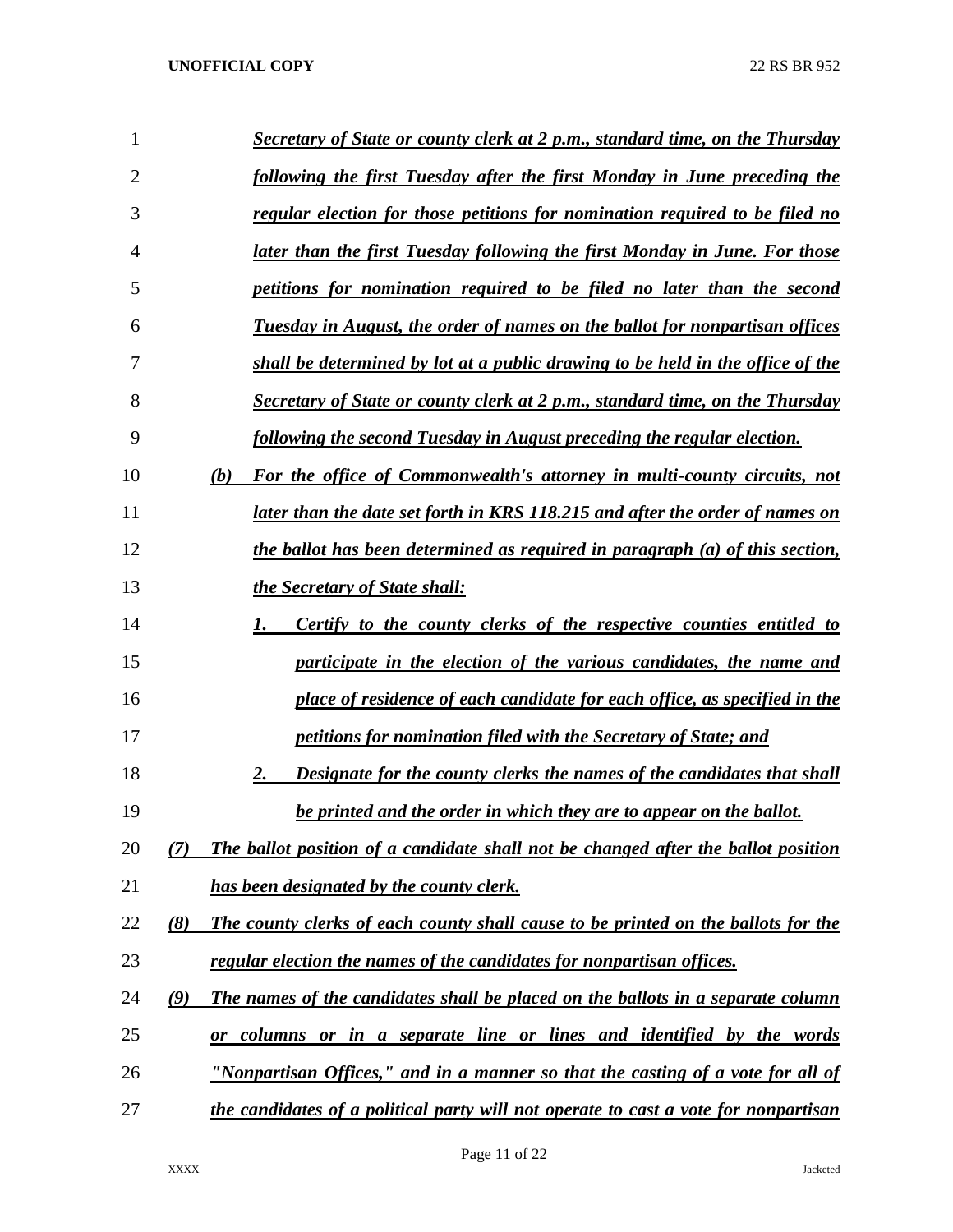| 1  |                  | offices. The words "Vote for one" shall be printed on the ballot in an appropriate     |
|----|------------------|----------------------------------------------------------------------------------------|
| 2  |                  | location. The office and the candidates therefor shall be clearly labeled. No party    |
| 3  |                  | designation or emblem of any kind, nor any sign indicating any candidate's             |
| 4  |                  | political belief or party affiliation, shall be used on any ballot.                    |
| 5  | (10)             | The candidate receiving the highest number of votes cast at the regular election       |
| 6  |                  | for the nonpartisan offices shall be elected.                                          |
| 7  |                  | SECTION 7. A NEW SECTION OF KRS CHAPTER 118C IS CREATED TO                             |
| 8  |                  | <b>READ AS FOLLOWS:</b>                                                                |
| 9  | $\mathcal{L}(I)$ | The Secretary of State, for the office of Commonwealth's attorney in multi-            |
| 10 |                  | county circuits, or the county clerk for the offices of Commonwealth's attorney in     |
| 11 |                  | single-county circuits, circuit clerk, county attorney, county clerk, sheriff, jailer, |
| 12 |                  | or coroner, shall keep a book entitled "Register of Candidates for Nomination to       |
| 13 |                  | Nonpartisan Offices," and shall enter in that book the name and place of               |
| 14 |                  | residence of each candidate for nomination to nonpartisan offices in the primary       |
| 15 |                  | and the date of receipt of his or her nomination papers. The book shall be a           |
| 16 |                  | <i>public record.</i>                                                                  |
| 17 | (2)              | Petitions for candidacy for an unexpired term of nonpartisan offices shall also be     |
| 18 |                  | entered in this book.                                                                  |
| 19 |                  | A NEW SECTION OF KRS CHAPTER 118C IS CREATED TO<br>$\rightarrow$ SECTION 8.            |
| 20 |                  | <b>READ AS FOLLOWS:</b>                                                                |
| 21 | $\mathcal{L}(I)$ | In certification of candidates for nonpartisan offices, no reference shall be made     |
| 22 |                  | to political affiliation.                                                              |
| 23 | (2)              | The Secretary of State shall not knowingly certify to the county clerk of any          |
| 24 |                  | county the name of any candidate who has not filed the required nomination or          |
| 25 |                  | candidacy papers, nor knowingly fail to certify the name of any candidate who          |
| 26 |                  | has filed the required nomination or candidacy papers.                                 |
| 27 | (3)              | No county clerk shall knowingly cause to be printed on any ballots or absentee         |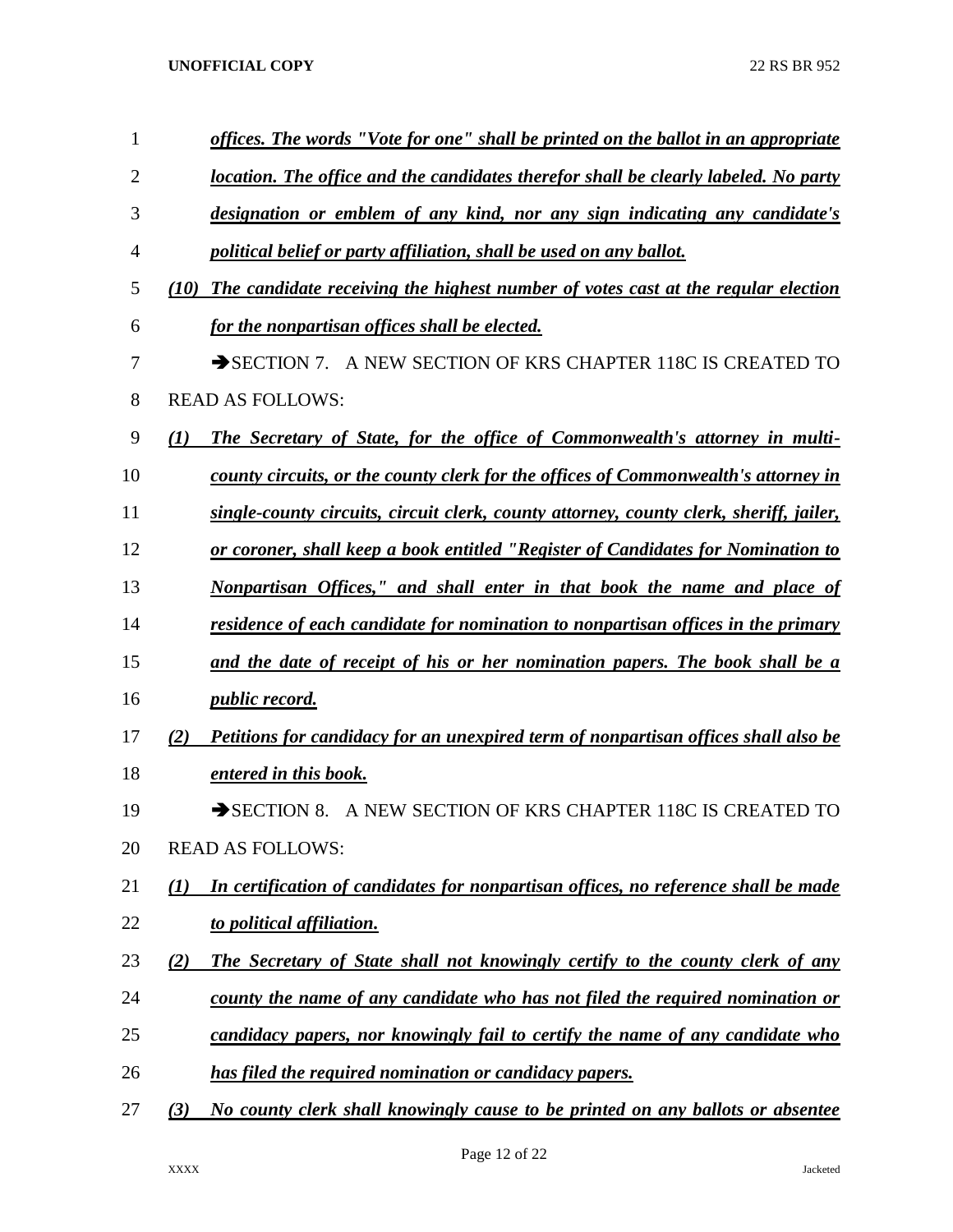| 1              | ballots for any election the name of a candidate for nonpartisan offices who has           |
|----------------|--------------------------------------------------------------------------------------------|
| $\overline{2}$ | not been certified in the manner specified in this chapter.                                |
| 3              | If, before the time of certification of candidates who will appear on the ballot<br>(4)    |
| 4              | provided for in this chapter, any candidate whose petition or certificate of               |
| 5              | nomination or petition for candidacy has been filed, dies or notifies the Secretary        |
| 6              | of State or county clerk in writing, signed and properly notarized, that he or she         |
| 7              | will not accept the nomination or election, the Secretary of State or county clerk         |
| 8              | shall not certify his or her name.                                                         |
| 9              | (5)<br>If, after the certification of candidates who will appear on the ballot, any<br>(a) |
| 10             | candidate for the office of Commonwealth's attorney in a multi-county                      |
| 11             | circuit whose petition or certificate of nomination or petition for candidacy              |
| 12             | has been filed, dies or notifies the Secretary of State in the manner                      |
| 13             | described in subsection (4) of this section, that he or she will not accept the            |
| 14             | nomination or election, the Secretary of State shall immediately notify the                |
| 15             | appropriate county clerk, and the clerk shall ensure that notice is provided               |
| 16             | to the appropriate precincts as provided in subsection (7) of this section.                |
| 17             | If, after the certification of candidates who will appear on the ballot, any<br>(b)        |
| 18             | candidate for the office of Commonwealth's attorney in a single county                     |
| 19             | circuit, circuit clerk, county attorney, county clerk, sheriff, jailer, or coroner         |
| 20             | whose petition or certificate of nomination or petition for candidacy has                  |
| 21             | <b>been filed, dies or notifies the county clerk in the manner described in</b>            |
| 22             | subsection (4) of this section, that he or she will not accept the nomination              |
| 23             | or election, the clerk shall ensure that notice is provided to the appropriate             |
| 24             | precincts as provided in subsection (7) of this section.                                   |
| 25             | If, after the certification of candidates who will appear on the ballot, any<br>(6)        |
| 26             | candidate whose name appears on the ballot shall withdraw or die, neither the              |
| 27             | <u>precinct election officers nor the county board of elections shall tabulate or</u>      |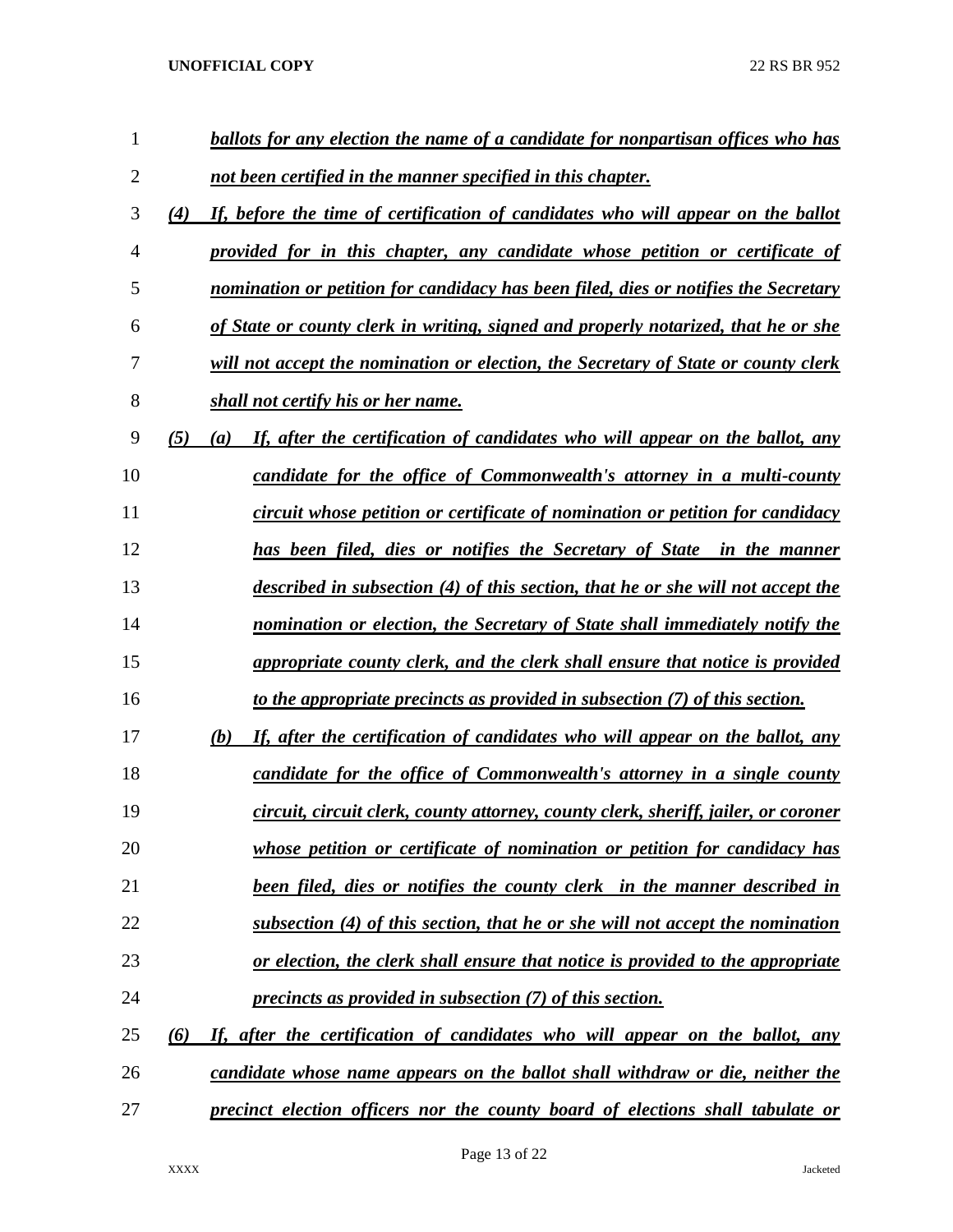| 1              | record the votes cast for the candidate. In a primary, if there are only one (1) or                     |
|----------------|---------------------------------------------------------------------------------------------------------|
| $\overline{2}$ | (2) remaining candidates on the ballot for that office, following the<br>two                            |
| 3              | withdrawal or death of the other candidate or candidates, neither the precinct                          |
| 4              | election officers nor the county board of elections shall tabulate or record the                        |
| 5              | votes for the remaining candidate or candidates, and the officer with whom the                          |
| 6              | remaining candidate or candidates has filed his or her nomination papers shall                          |
| 7              | immediately issue and file in his or her office a certificate of nomination for that                    |
| 8              | remaining candidate or candidates and send a copy to the remaining candidate or                         |
| 9              | candidates.                                                                                             |
| 10             | If, after the certification of candidates who will appear on the ballot, any<br>(7)                     |
| 11             | candidate whose name appears on the ballot shall withdraw pursuant to KRS                               |
| 12             | 118.212 or die, the county clerk shall provide notices to the precinct election                         |
| 13             | officers who shall see that a notice is conspicuously displayed at the polling place                    |
| 14             | advising voters of the change, and that votes for the candidate shall not be                            |
| 15             | tabulated or recorded. If the county clerk learns of the death or withdrawal at                         |
| 16             | least five (5) days prior to the election and provides the notices required by this                     |
| 17             | subsection and the precinct officers fail to post the notices at the polling place,                     |
| 18             | the officers shall be guilty of a violation, subject to a fine of not less than ten                     |
| 19             | dollars (\$10) nor more than two hundred fifty dollars (\$250).                                         |
| 20             | SECTION 9. A NEW SECTION OF KRS CHAPTER 118C IS CREATED TO                                              |
| 21             | <b>READ AS FOLLOWS:</b>                                                                                 |
| 22             | All nomination or candidacy papers filed under this chapter shall during normal                         |
| 23             | <b>business hours be subject to inspection by any person.</b>                                           |
| 24             | $\rightarrow$ SECTION 10.<br>A NEW SECTION OF KRS CHAPTER 118C IS CREATED                               |
| 25             | TO READ AS FOLLOWS:                                                                                     |
| 26             | The State Board of Elections shall issue certificates of nomination or election for<br>$\mathcal{L}(I)$ |
| 27             | all primary and regular elections as provided in this section.                                          |

Page 14 of 22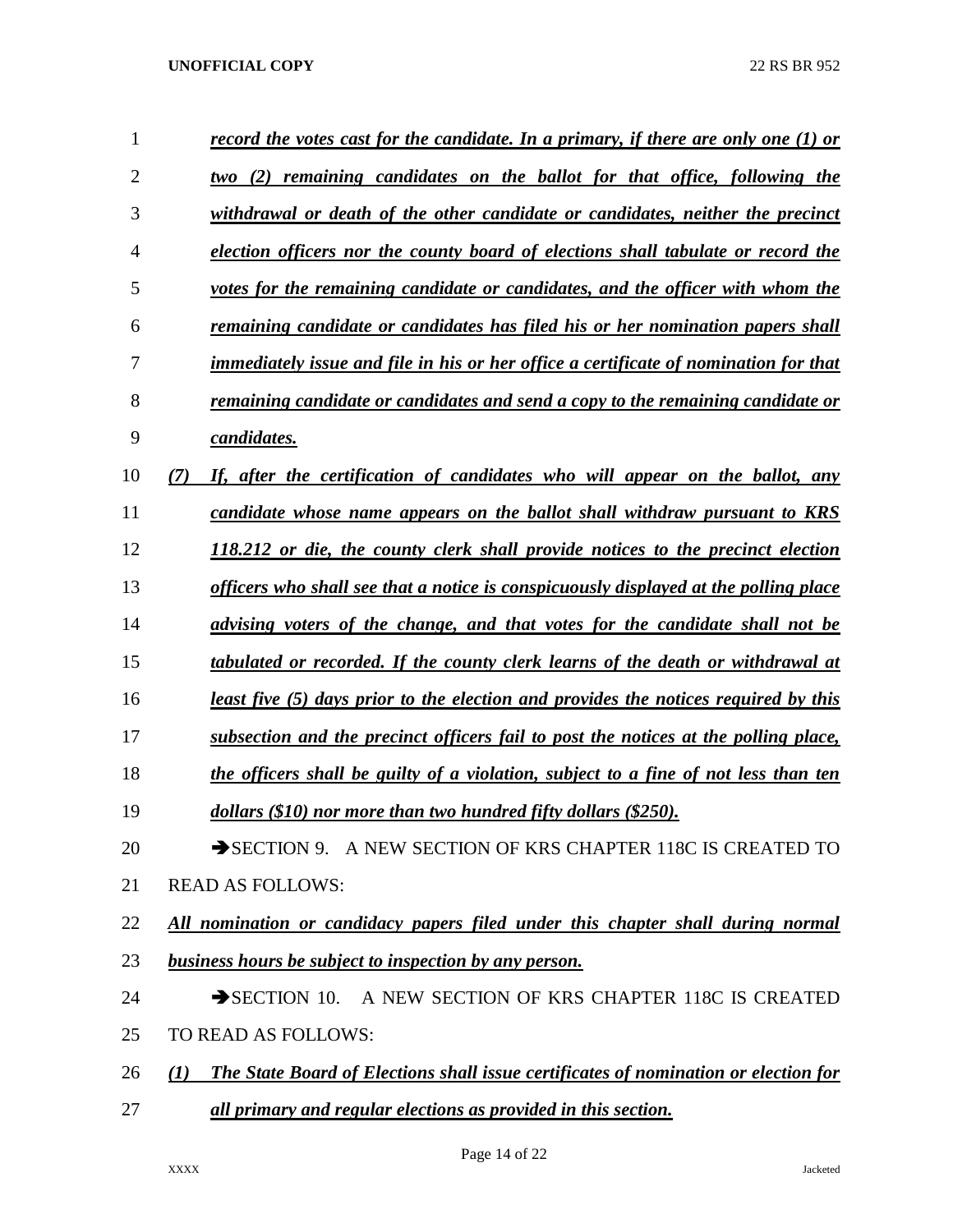| 1  | (2) | Following a primary or regular election, the county board of elections of each             |
|----|-----|--------------------------------------------------------------------------------------------|
| 2  |     | county shall make out duplicate certificates of the total number of votes received         |
| 3  |     | by each candidate for nonpartisan offices. The certificate of the total number of          |
| 4  |     | votes shall be certified to the Secretary of State's Office not later than 12 noon,        |
| 5  |     | prevailing time, on the Friday following the primary or regular election. The              |
| 6  |     | county clerk shall keep one (1) of the certificates in his or her office and, within       |
| 7  |     | <u>three (3) days of their receipt from the board, shall forward the other certificate</u> |
| 8  |     | by mail to the Secretary of State who shall deliver it to the State Board of               |
| 9  |     | Elections.                                                                                 |
| 10 | (3) | The State Board of Elections shall meet to count and tabulate the votes received           |
| 11 |     | by the different candidates as certified to the Secretary of State no later than the       |
| 12 |     | third Monday after the primary or regular election. When the board certifies the           |
| 13 |     | results of a primary or regular election, the right to contest the election or             |
| 14 |     | primary shall not be impaired. A majority of the members of the board shall                |
| 15 |     | constitute a quorum and may act. The board shall prepare the certificates of               |
| 16 |     | nomination or election in the office of the board, from the returns made. The              |
| 17 |     | certificates shall be in writing and in duplicate, and shall be signed by the board        |
| 18 |     | members. The board shall forward the original certificate, by mail, to the                 |
| 19 |     | nominated or elected candidate, unless he or she has failed to comply with KRS             |
| 20 |     | <b>Chapter 121. The duplicate shall be retained in the office of the board.</b>            |
| 21 | (4) | Certificates of nomination for a candidate for nonpartisan offices shall be issued         |
| 22 |     | to the two (2) candidates receiving the highest number of votes, except that if            |
| 23 |     | more than two (2) candidates are found to have received the highest and an equal           |
| 24 |     | number of votes for the same office or if two (2) or more candidates are found to          |
| 25 |     | have received the second highest and an equal number of votes for the same                 |
| 26 |     | office, the election shall be determined by lot in the manner the board directs, in        |
| 27 |     | <i>the presence of not less than three (3) other persons.</i>                              |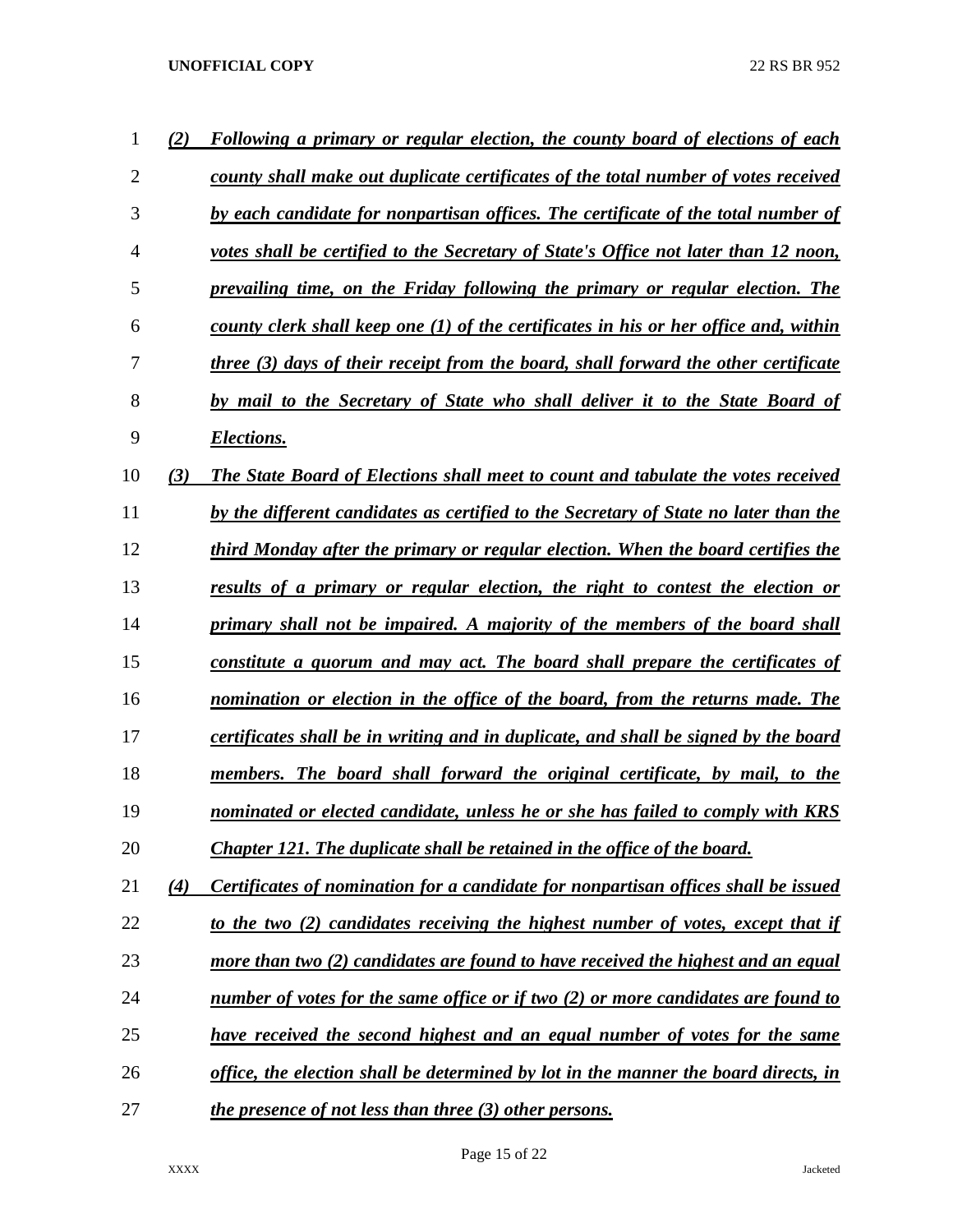| 1              | (5) | The certificate of election for nonpartisan offices shall be issued to the candidate         |
|----------------|-----|----------------------------------------------------------------------------------------------|
| $\overline{2}$ |     | <u>receiving the highest number of votes, except that if two (2) or more candidates</u>      |
| 3              |     | are found to have received the highest and an equal number of votes for the same             |
| 4              |     | office, the election shall be determined by lot in the manner the board directs, in          |
| 5              |     | <i>the presence of not less than three (3) other persons.</i>                                |
| 6              |     | A NEW SECTION OF KRS CHAPTER 118C IS CREATED<br>$\rightarrow$ SECTION 11.                    |
| 7              |     | TO READ AS FOLLOWS:                                                                          |
| 8              |     | <u>Any person who violates any of the provisions of this chapter or who fails to perform</u> |
| 9              |     | his or her duties in the manner specified in this chapter shall be guilty of a Class A       |
| 10             |     | misdemeanor.                                                                                 |
| 11             |     | Section 12. KRS 118.315 is amended to read as follows:                                       |
| 12             | (1) | A candidate for any office, except for nonpartisan offices as defined in Section 2           |
| 13             |     | of this Act, to be voted for at any regular election may be nominated by a petition of       |
| 14             |     | electors qualified to vote for him or her, complying with the provisions of                  |
| 15             |     | subsection (2) of this section. No person whose registration status is as a registered       |
| 16             |     | member of a political party shall be eligible to election as an independent, or              |
| 17             |     | political organization, or political group candidate, nor shall any person be eligible       |
| 18             |     | to election as an independent, or political organization, or political group candidate       |
| 19             |     | whose registration status was as a registered member of a political party on January         |
| 20             |     | 1 immediately preceding the regular election for which the person seeks to be a              |
| 21             |     | candidate. This restriction shall not apply to candidates to those offices specified in      |
| 22             |     | KRS 118.105(7), for supervisor of a soil and water conservation district, for                |
| 23             |     | candidates for mayor or legislative body in cities of the home rule class, or to             |
| 24             |     | candidates participating in nonpartisan elections.                                           |
| 25             | (2) | The form of the petition shall be prescribed by the State Board of Elections. It shall       |
| 26             |     | be signed by the candidate and by registered voters from the district or jurisdiction        |

from which the candidate seeks nomination. The petition shall include a declaration,

Page 16 of 22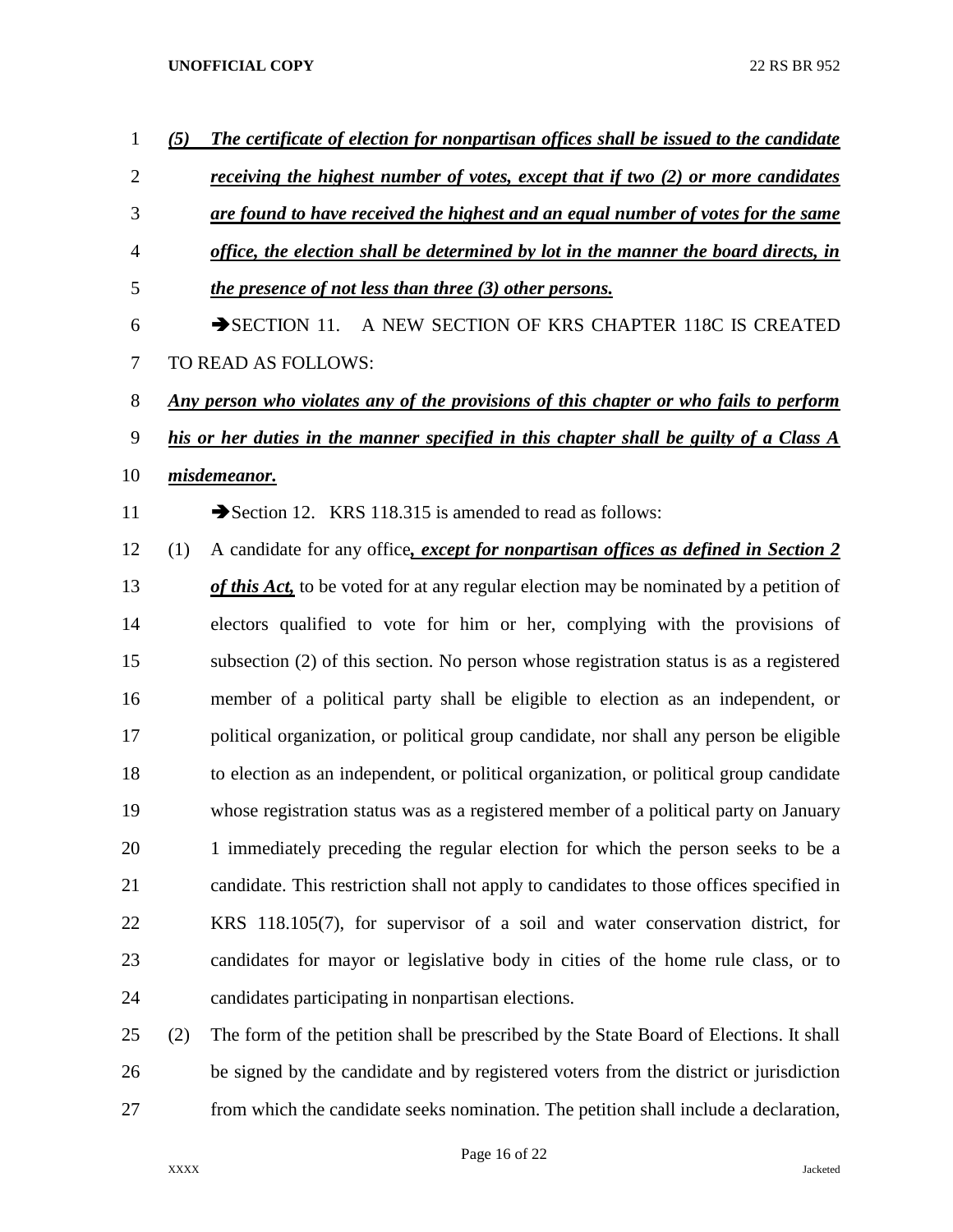sworn to by the candidate, that he or she possesses all the constitutional and statutory requirements of the office for which the candidate has filed. Signatures for a petition of nomination for a candidate seeking any office, excluding President of the United States in accordance with KRS 118.591(1), shall not be affixed on the document to be filed prior to the first Wednesday after the first Monday in November of the year preceding the year in which the office will appear on the ballot. Signatures for nomination papers shall not be affixed on the document to be filed prior to the first Wednesday after the first Monday in November of the year preceding the year in which the office will appear on the ballot. A petition of nomination for a state officer, or any officer for whom all the electors of the state are entitled to vote, shall contain five thousand (5,000) petitioners; for a representative in Congress from any congressional district, or for any officer from any other district except as herein provided, four hundred (400) petitioners; for a county *office, except for nonpartisan offices as defined in Section 2 of this Act or a*[officer,] member of the General Assembly<del>], or Commonwealth's attorney</del>], one hundred (100) petitioners; for a soil and water conservation district supervisor, 17 twenty-five (25) petitioners; for a city officer or board of education member, two (2) petitioners; and for an officer of a division less than a county, except as herein provided, twenty (20) petitioners. It shall not be necessary that the signatures of the petition be appended to one (1) paper. Each petitioner shall include the date he or she affixes the signature, address of residence, and date of birth. Failure of a voter to include the signature affixation date, date of birth, and address of residence shall result in the signature not being counted. If any person joins in nominating, by petition, more than one (1) nominee for any office to be filled, he or she shall be counted as a petitioner for the candidate whose petition is filed first, except a petitioner for the nomination of candidates for soil and water conservation district supervisors may be counted for every petition to which his or her signature is

Page 17 of 22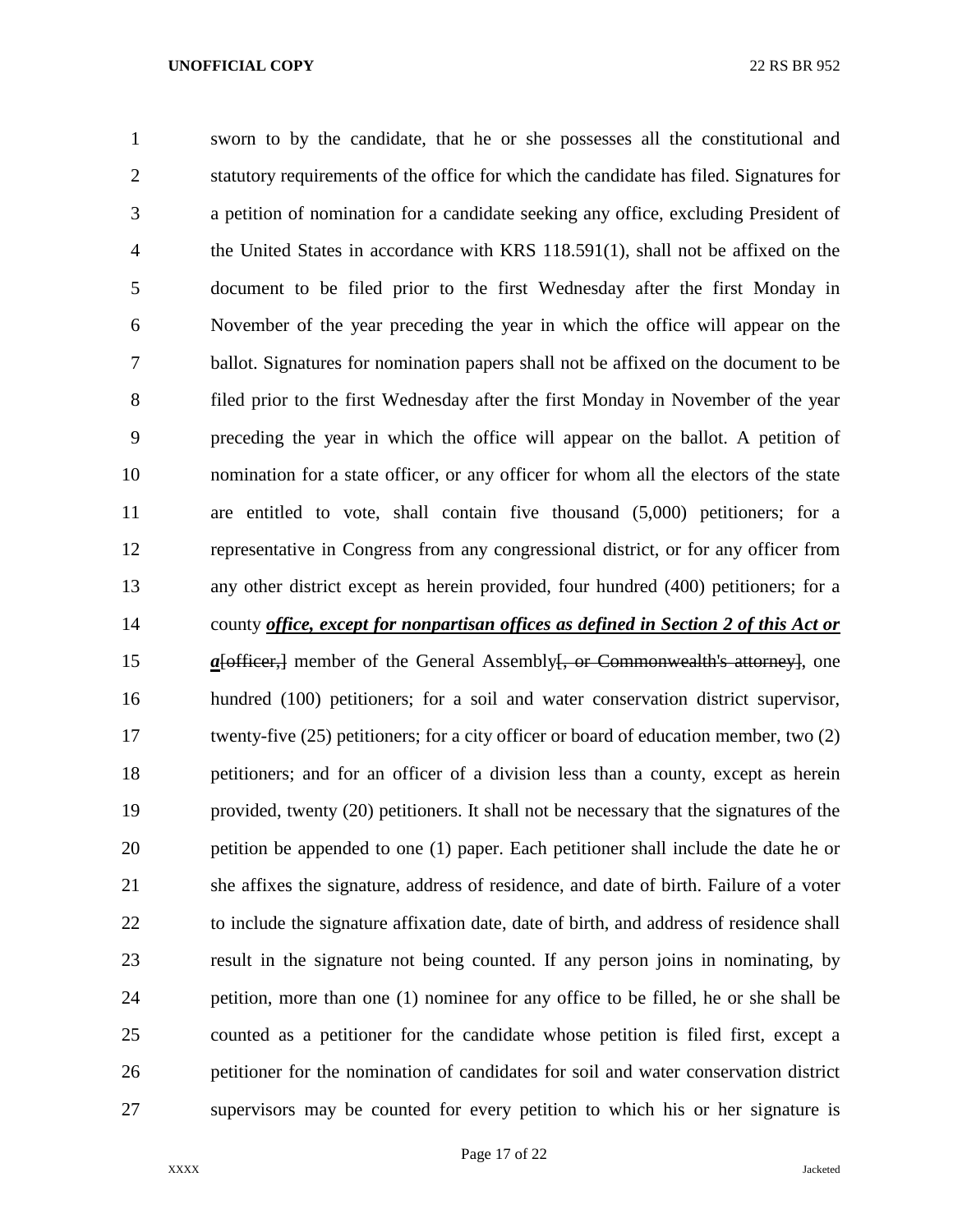affixed.

- (3) Titles, ranks, or spurious phrases shall not be accepted on the filing papers and shall not be printed on the ballots as part of the candidate's name; however, nicknames, initials, and contractions of given names may be accepted as the candidate's name.
- (4) The Secretary of State and county clerks shall examine the petitions of all candidates who file with them to determine whether each petition is regular on its face. If there is an error, the Secretary of State or the county clerk shall notify the candidate by certified mail within twenty-four (24) hours of filing.
- (5) A judge who elected to retire as a Senior Status Special Judge in accordance with KRS 21.580 shall not become a candidate or a nominee for any elected office during the five (5) year term prescribed in KRS 21.580(1)(a)1., regardless of the number of days served by the judge acting as a Senior Status Special Judge.

13 Section 13. KRS 118.225 is amended to read as follows:

 (1) For the purpose of determining the order in which the names of candidates or slates of candidates to be voted for by the electors of the entire state shall be certified and 16 printed on the ballots with the designation of the respective offices, the Secretary of State shall prepare lists of the counties of each congressional district of the state. The Secretary of State shall arrange the surnames of all candidates or slates of candidates for each office in alphabetical order for the First Congressional District, and the names shall be certified in this order to the county clerks of all the counties comprising that district. For each succeeding congressional district, taken in numerical order, the name appearing first for each office in the last preceding district shall be placed last, and the name appearing second in the last preceding district shall be placed first, and each other name shall be moved up one (1) place. The lists shall be certified accordingly.

 (2) For all other offices for which nomination papers and petitions are filed with the Secretary of State, the order of names of candidates for each office shall be

Page 18 of 22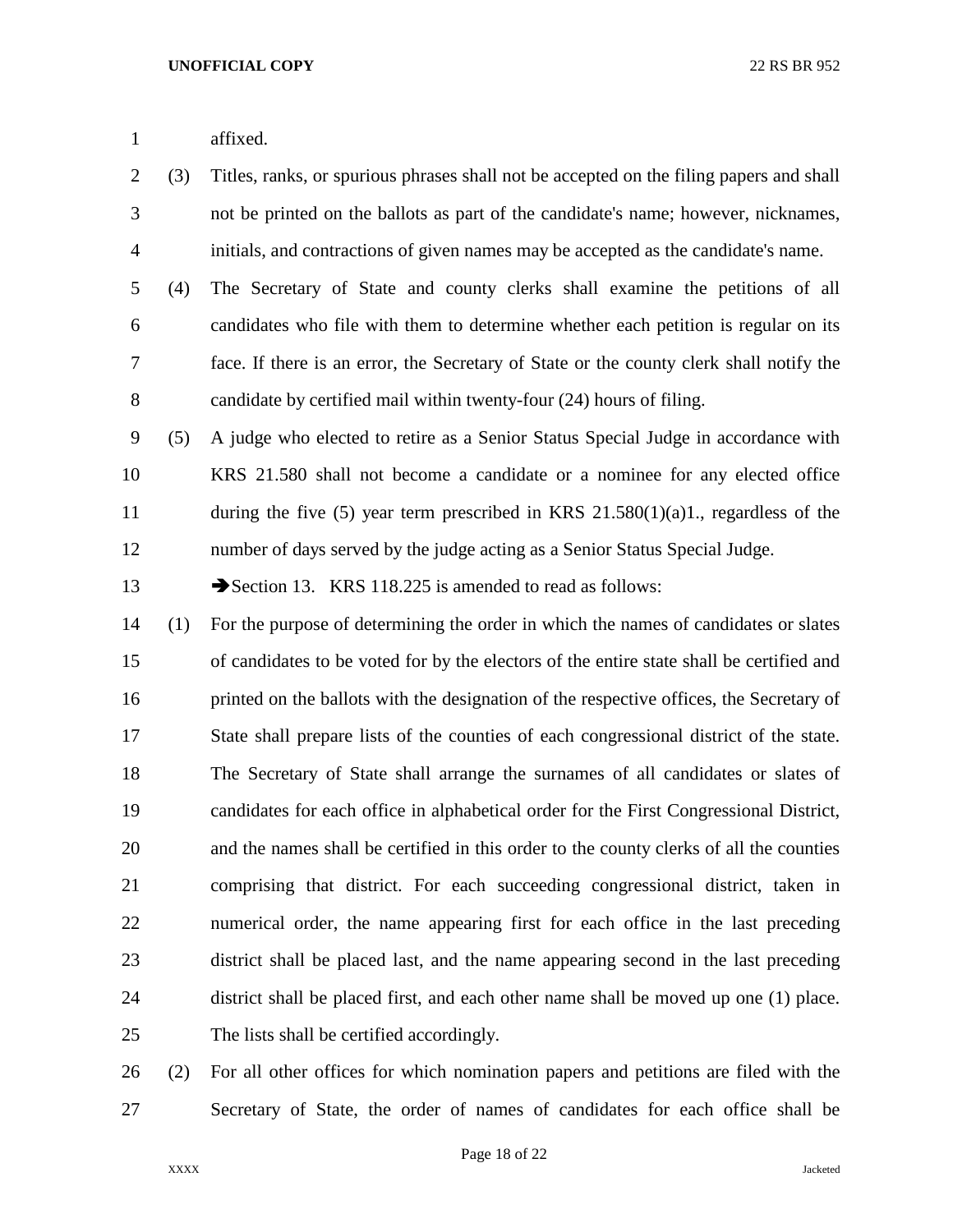determined by lot at a public drawing to be held in the office of the Secretary of State at 2 p.m., standard time, on the Thursday following the filing deadline for the primary as established in KRS 83A.045, 118.165, [and ]118A.060*, and Section 4 of this Act* or the Thursday following the first Tuesday after the first Monday in June preceding the regular election.

 (3) For all offices for which nomination papers and petitions are filed in the office of the county clerk, the order in which the names of candidates for each office are to be printed on the ballot shall be determined by lot at a public drawing in the office of the county clerk at 2 p.m., standard time, on the Thursday following the filing 10 deadline for the primary as established in KRS 83A.045, 118.165,  $\frac{1}{2}$  and  $\frac{1}{118A.060}$ , *and Section 4 of this Act* or the Thursday following the first Tuesday after the first Monday in June preceding the regular election.

 (4) For all offices for which the deadline for filing nomination papers and petitions is governed by KRS 83A.165(4)(c) or 118.375(2), the order in which the names of candidates for each office are to be printed shall be determined by lot at a public drawing in the office at the place of filing at 2 p.m., standard time, on the Thursday following the second Tuesday in August preceding the regular election.

 (5) If the number of certified candidates or slates of candidates cannot be placed on a ballot which can be accommodated on voting equipment currently in use in the county, the county clerk shall notify the State Board of Elections, as provided in KRS 118.215.

22 Section 14. KRS 118.325 is amended to read as follows:

 (1) Any political organization not constituting a political party within the meaning of KRS 118.015 but whose candidate received two percent (2%) of the vote of the state at the last preceding election for presidential electors may nominate, by a convention or primary held by the party in accordance with its constitution and bylaws, candidates for any offices to be voted for at any regular election, except the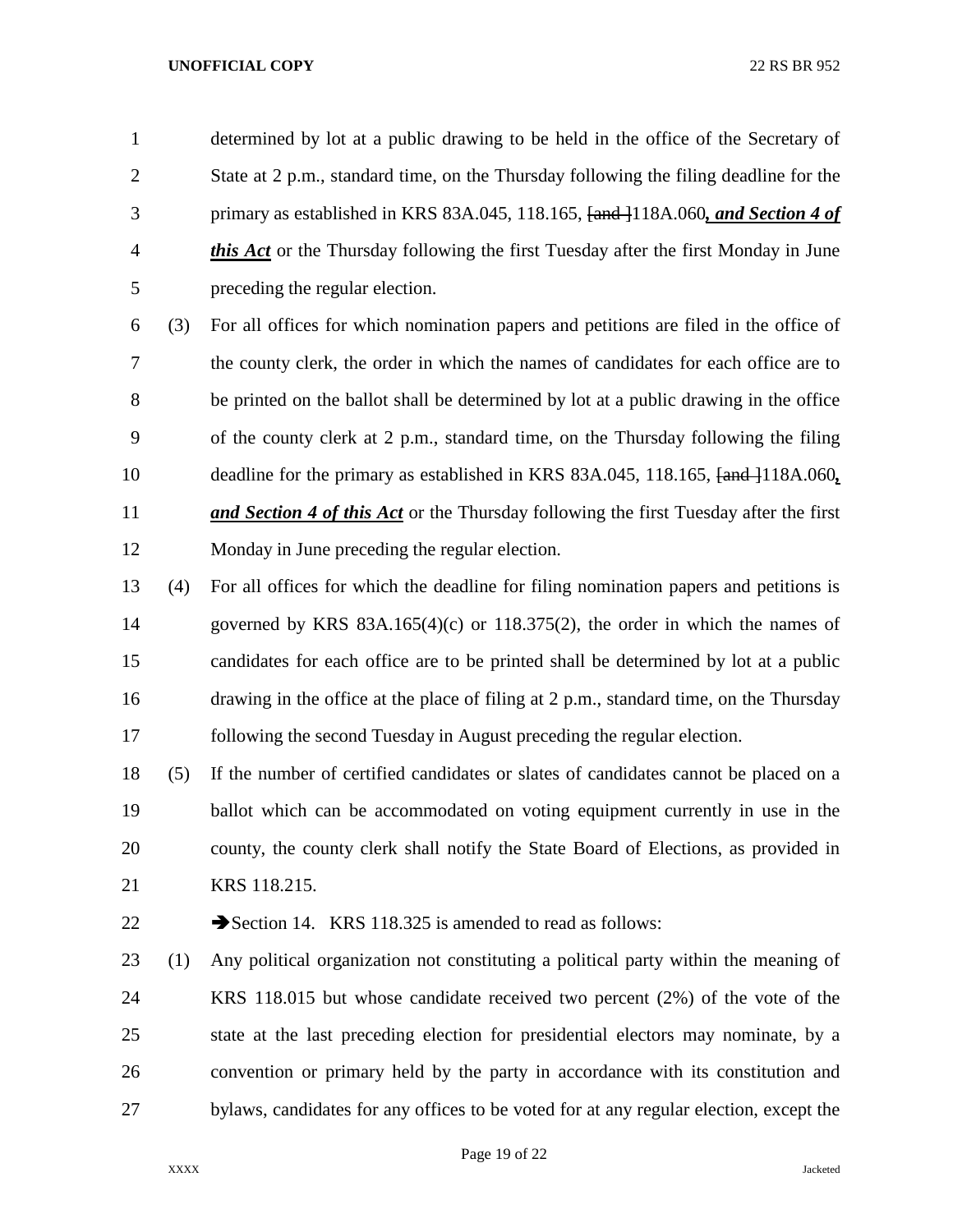office of member of a board of education, for which nominations shall be made as provided in KRS 160.220*, and nonpartisan offices as defined by Section 2 of this Act, for which the nominations shall only be made as provided by Sections 2 to 11 of this Act*. Any political party, as defined in KRS 118.015, and any political organization not constituting such a political party but whose candidate received two percent (2%) of the vote of the state at the last preceding election for presidential electors, may nominate, by a convention or primary held by the party or organization in accordance with its constitution and bylaws, as many electors of President and Vice President of the United States as this state is entitled to elect.

 (2) The certificate of nomination by such a convention or primary shall be in writing, shall contain the name of each person nominated, his or her residence, and the office to which he or she is nominated, and shall designate a title for the party or principle that such convention or primary represents, together with any simple figure or device by which its list of candidates may be designated on the ballots. The certificate shall be signed by the presiding officer and secretary of the convention, or by the chair and secretary of the county, city, or district committee, who shall add to their signatures their respective places of residence, and acknowledge the same before an officer duly authorized to administer oaths. A certificate of the acknowledgment shall be appended to the certificate of nomination. In the case of electors of President and Vice President of the United States the certificate of nomination shall state the names of the candidates of the party for President and Vice President.

 (3) Any person desiring to become a candidate for an office, the nomination to which is to be made by a convention pursuant to subsections (1) and (2) of this section, except for the office of elector of President and Vice President of the United States, shall file a statement with the official designated in KRS 118.165 with whom notification and declaration forms are filed for the office. The form of the statement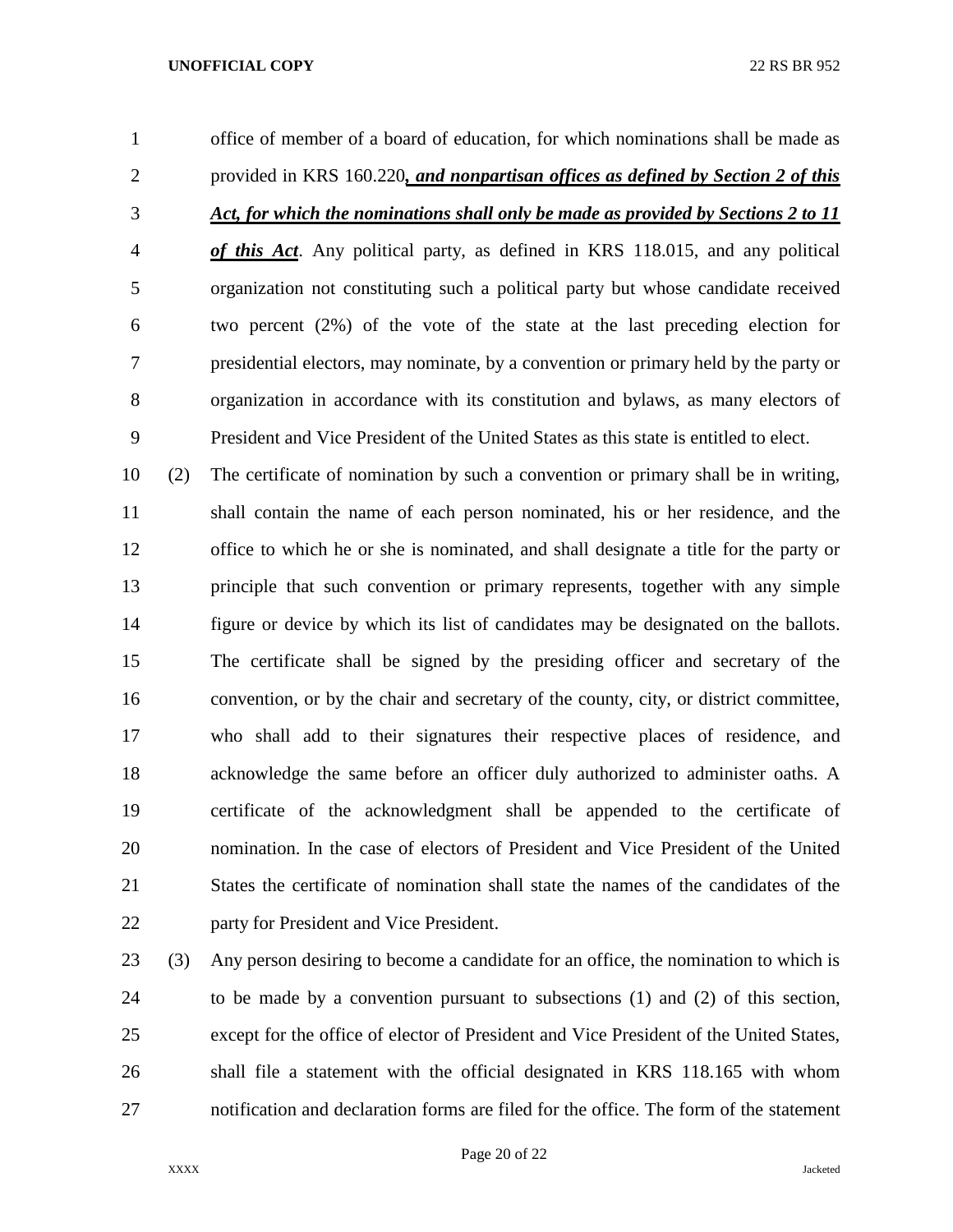shall be prescribed by the State Board of Elections. Such statement shall be filed as prescribed by KRS 118.365.

 (4) If the certificate of nomination of any state convention requests that the figure or device selected by such convention be used to designate the candidates of such party on the ballots for all elections throughout the state, that figure or device shall be used until changed by request of a subsequent state convention of the same party. The device may be any appropriate symbol other than the coat of arms or seal of 8 this state or of the United States, the national flag, or any other emblem common to the people at large.

 (5) In case of death, resignation, or removal of any such candidate subsequent to nomination and before the certification of candidates for the regular election made under KRS 118.215, the chair of the state, county, or city district committee shall fill the vacancy, unless a supplemental certificate or petition of nomination is filed. In the case of electors of President and Vice President of the United States, a vacancy may be filled by the chair of the state committee at any time before the meeting of the electors, whether the vacancy occurs before or after the election.

 (6) If any political party entitled to nominate by convention fails to do so, the names of all nominees by petition for any office who are designated in their petition as members and candidates of that party shall be printed under the device and title on the ballots as if nominated by a convention. If two (2) or more persons who have filed certificates of nomination under this section claim to be the nominee of the same political party, the governing authority of that party shall designate to the Secretary of State and county clerk, in writing, which of the candidates is entitled to the party emblem. If there are two (2) or more contending executive committees of the same party in the county or district, the county or district executive committee that is recognized by the state governing authority of the party, by the written certificate of its chair, shall be recognized by the Secretary of State and county